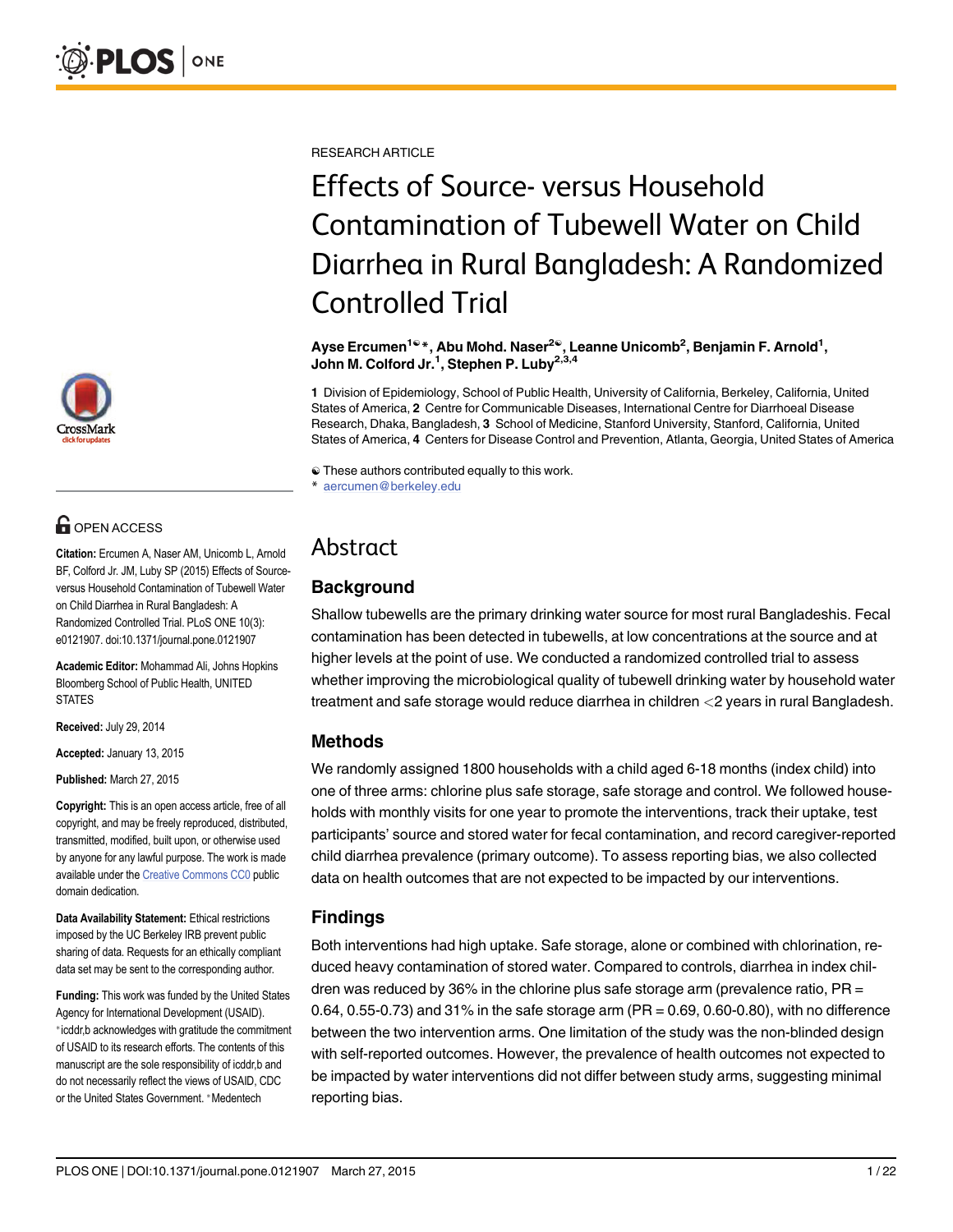<span id="page-1-0"></span>

provided the NaDCC tablets used in the study free of charge. USAID or Medentech had no role in study design, data collection and analysis, decision to publish, or preparation of the manuscript.

Competing Interests: Medentech provided the NaDCC tablets used in the study free of charge. This does not alter the authors' adherence to PLOS One policies on sharing data and materials. Medentech had no role in study design, data collection and analysis, decision to publish, or preparation of the manuscript. None of the authors has other conflicts of interest to declare.

## **Conclusions**

Safe storage significantly improved drinking water quality at the point of use and reduced child diarrhea in rural Bangladesh. There was no added benefit from combining safe storage with chlorination. Efforts should be undertaken to implement and evaluate long-term efforts for safe water storage in Bangladesh.

## Trial Registration

ClinicalTrials.gov [NCT01350063](https://clinicaltrials.gov/ct2/show/NCT01350063?term=NCT01350063&rank=1)

## Introduction

The majority of rural Bangladeshis obtain drinking water from groundwater aquifers using shallow tubewells [[1\]](#page-18-0). Groundwater is typically considered microbiologically safe due to natural pathogen removal and inactivation by percolation through soil [\[2](#page-18-0)]. However, studies conducted during the period of widespread tubewell installation in Bangladesh in the 1970s failed to detect reductions in rates of cholera and other diarrheal diseases in tubewell users vs. users of fecally contaminated surface water sources  $[3-6]$  $[3-6]$  $[3-6]$  $[3-6]$ .

One possible explanation for the failure of tubewells to prevent diarrhea could be that tubewell water remains sufficiently contaminated with pathogens to pose a health risk. Fecal contamination has been detected in groundwater sources from various settings in developed as well as developing countries [[7](#page-18-0)–[9](#page-19-0)]. Recent studies in Bangladesh have demonstrated that up to 65% of tubewells can contain indicators of fecal contamination such as fecal/thermotolerant coliforms and Escherichia coli (E. coli); the level of contamination, however, is typically low [\[10](#page-19-0)–[17\]](#page-19-0). Fecal pathogens including rotavirus, adenovirus, Shigella, Vibrio cholerae and enterotoxigenic E. coli have also been detected in tubewell water  $[10,14]$ . Tubewells in rural Bangladesh are often located in close proximity to latrines and ponds. Possible mechanisms for tubewell contamination with fecal pathogens include infiltration into the groundwater aquifers from nearby latrines, septic tanks and ponds [\[18,19](#page-19-0)], short-circuiting of contaminated surface water into the wells through unsealed tubewell components  $[14]$  $[14]$  $[14]$ , or harboring of bacteria in contaminated handpumps [[20](#page-19-0)].

An alternative explanation for the lack of a reduction in diarrhea after tubewell installation could be that, although tubewell water may be relatively safe at the source, it becomes contaminated during collection, handling and storage in households. On average, 55% of rural Bangladeshis store water for drinking and cooking purposes, depending on season and the proximity of the tubewell to the kitchen [[12](#page-19-0)]. The most commonly used storage container is the *kolshi*; a lidless aluminum vessel with a narrow mouth but a wide brim, which leaves water vulnerable to contamination by contact with hands [[21](#page-19-0)]. Point-of-use contamination of drinking water during storage in households has been well-documented in various settings, and is a major factor leading to deterioration of drinking water quality in environments where the source water quality is relatively good, such as in the case of tubewell water in Bangladesh [\[22,23\]](#page-19-0). In rural Bangladesh, point-of-use contamination of stored water is common [\[12\]](#page-19-0), and the presence of fecal indicators in stored water (as opposed to in source water) has been associated with diarrhea risk among children [\[24\]](#page-19-0).

An estimated 16,600 to 27,700 children die each year in Bangladesh from diarrheal disease [\[25](#page-19-0)]. As a large majority of Bangladeshis rely on tubewells for drinking water, the issue of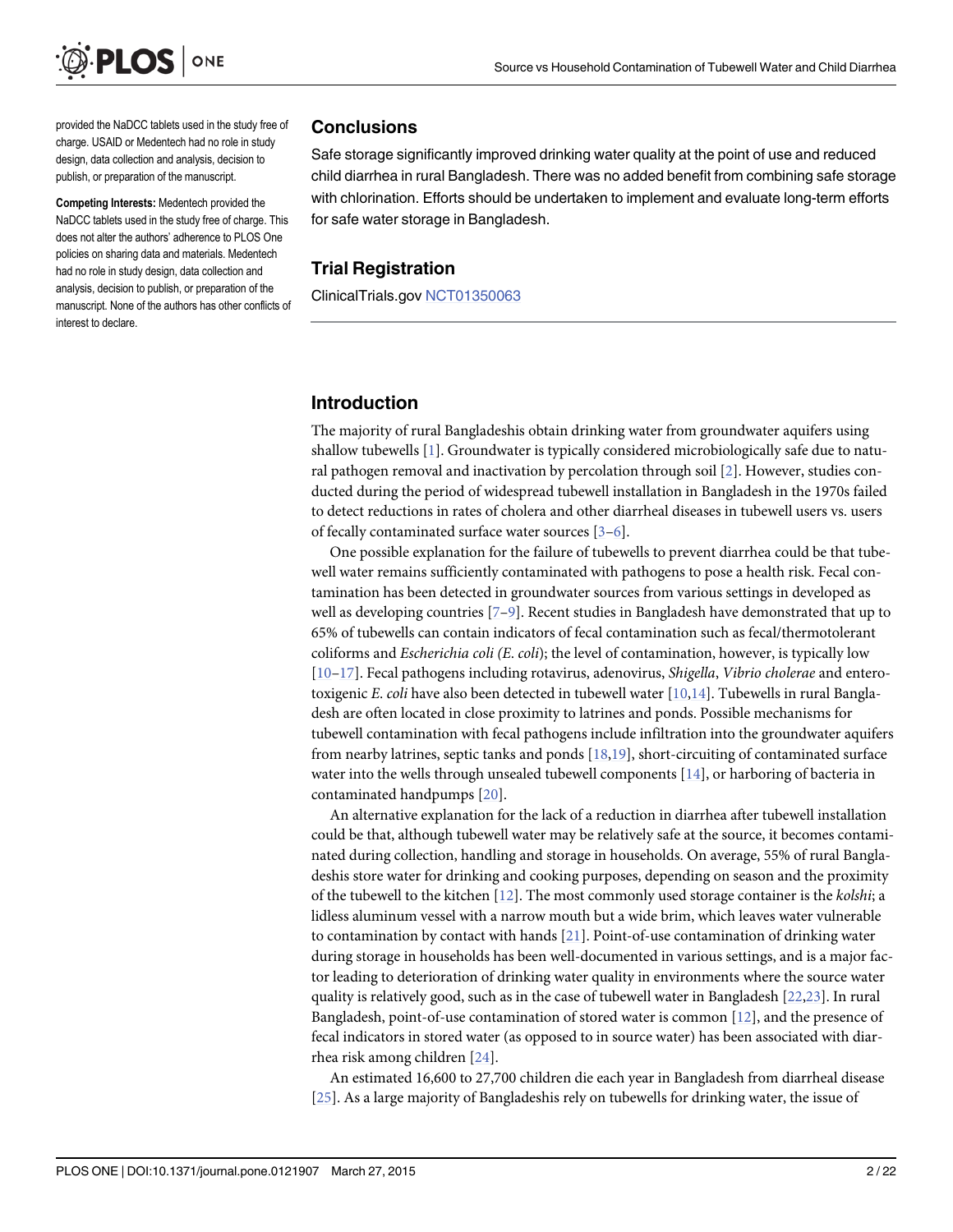whether and to what extent contamination of tubewell water at the source or at the point of use contributes to this disease burden is a critically important question. In addition to microbial contamination, groundwater in many regions of Bangladesh is also contaminated with high levels of naturally occurring arsenic [\[26\]](#page-19-0). There is high spatial variation in the distribution of groundwater arsenic, and therefore a common mitigation method for reducing exposure is for a family with a contaminated tubewell to switch to a nearby, arsenic-free tubewell [[27](#page-19-0)]. However, recent research indicates that arsenic concentration in shallow tubewells is inversely related to microbiological contamination  $[11,15]$  $[11,15]$  $[11,15]$ . This makes the provision of safe drinking water in Bangladesh particularly difficult. As families switch to low-arsenic wells with potentially higher levels of fecal contamination and inadvertently put themselves at risk of increased pathogen exposure [[28](#page-19-0)], assessing whether taking additional steps such as treating and safely storing tubewell drinking water can effectively reduce diarrhea in this setting is of particular importance in ensuring access to safe drinking water.

We conducted a randomized controlled trial to evaluate the individual and combined impact of safely storing and chlorinating tubewell water on household water quality and diarrhea among children under two years of age in rural Bangladesh. Point-of-use water treatment with chlorine and safe storage have been shown to effectively improve water quality and reduce childhood diarrhea in various settings [\[29,30\]](#page-20-0). We hypothesized that children under two who drink treated and safely stored tubewell water would have less diarrhea than those who drink untreated tubewell water stored with the standard water handling practices of rural Bangladesh. We also hypothesized that, while safe storage would be beneficial compared to standard practice, it would lead to larger reductions in diarrhea when combined with chlorination (compared to safe storage alone).

#### Methods

#### Ethics

<span id="page-2-0"></span>**PLOS I** 

ONE

The protocol for this trial and supporting CONSORT checklist are available as supporting information; see [S1 Protocol](#page-18-0) and [S1 CONSORT Checklist](#page-17-0). The study protocol was reviewed and approved by institutional review boards at the University of California, Berkeley, Centers for Disease Control and Prevention (CDC) and the International Centre for Diarrhoeal Disease Research, Bangladesh (icddr,b). The original protocol included a blinded fourth study arm intended to receive placebo tablets without the active chlorine disinfectant to allow assessment of courtesy bias and placebo effects. However, the use of a placebo was not approved by the local institutional review board on ethical grounds and was not implemented. The inclusion of a control arm in the study was considered ethically justified by both the study investigators and the human subject review committees as this group followed the everyday water handling practices that are the norm in rural Bangladesh. All participants provided written informed consent prior to enrollment. The study was registered at ClinicalTrials.gov (NCT01350063).

#### Participant Selection and Enrollment

We selected the study location based on local groundwater chemistry. Groundwater in parts of Bangladesh is rich in iron, which exerts chlorine demand and limits the free chlorine residual available for pathogen inactivation. We therefore conducted the study in Mymensingh district in central Bangladesh where iron concentrations in groundwater are low ([S1 Fig.](#page-17-0)) [\[26\]](#page-19-0). A pilot study in the area confirmed low iron presence in tubewell water, allowing consistent free chlorine residual within the range recommended by the World Health Organization (WHO) and the CDC.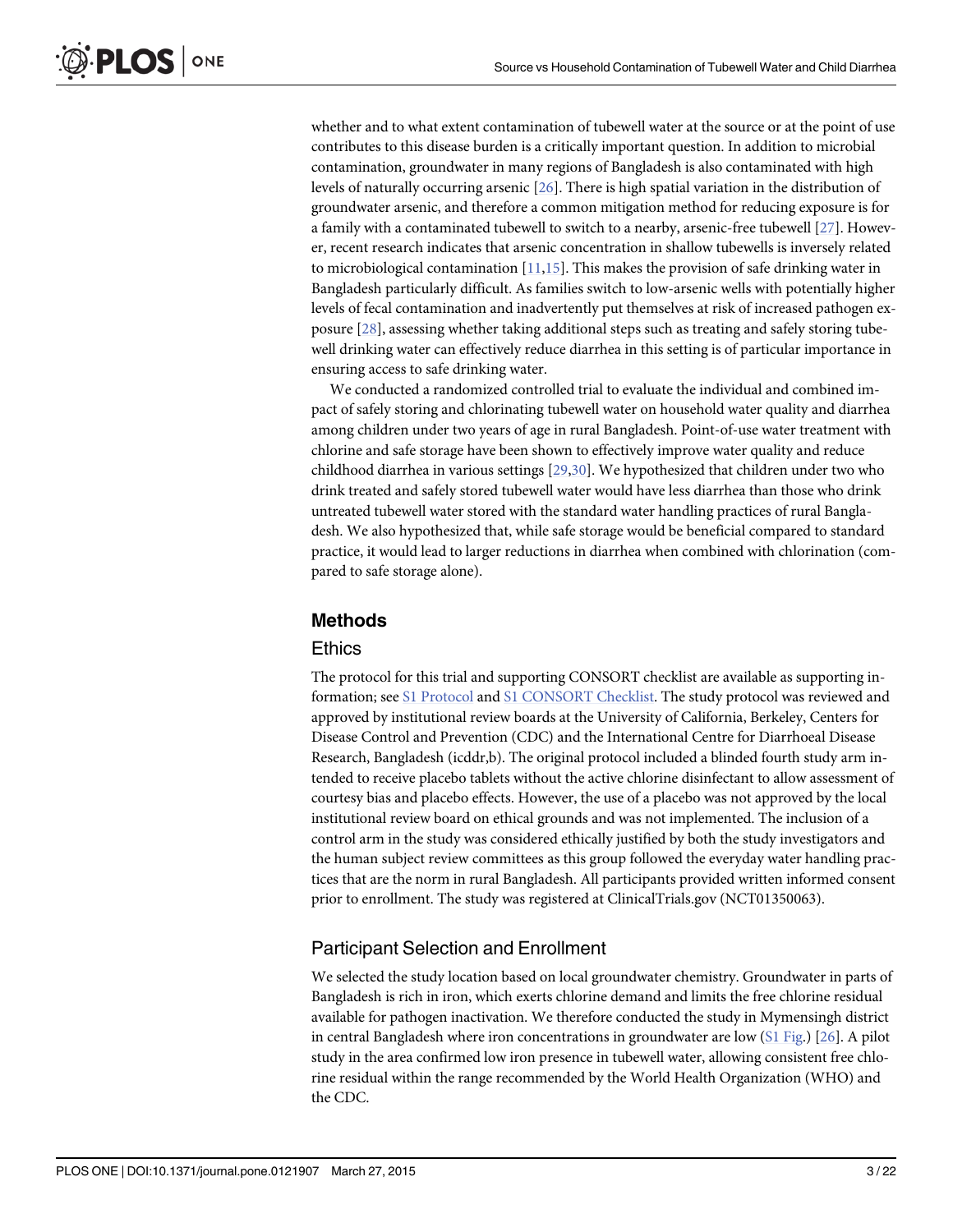<span id="page-3-0"></span>We selected 87 villages in the Fulbaria sub-district of Mymensingh; these were randomly selected from a total of 106 villages in the sub-district that remained available after excluding areas where pilot activities had taken place. We screened the selected villages for households that consistently relied on a shallow tubewell (<250 ft) as their primary source of drinking water, had no complaints of iron presence in their tubewell, had a child between the ages of six and 18 months living in the household (index child), and did not plan to move within the study period. Families with iron complaints were excluded as an initial chlorine dosing exercise in the study area indicated self-reported iron to be a sensitive predictor of whether a household's tubewell water would fall short of acceptable chlorine residual ([S1](#page-17-0) and [S2](#page-17-0) Tables). The lower age limit of six months was chosen because of the national Bangladeshi policy that stipulates that infants under six months should be exclusively breastfed and not given any water. The upper age limit of 18 months was chosen to ensure that the majority of the children would be under the age of two during the follow-up period, and would represent the age group that is most vulnerable to waterborne illness and its longterm sequalae [[31](#page-20-0)]. However, once a household was enrolled, all children between the ages of six months and five years living in the household were considered eligible for data collection.

We selected a random subset of 1800 households from the 2515 households that met our eligibility criteria. Households in Bangladesh are typically clustered into compounds consisting of extended families. If there were multiple eligible households in a compound, only one household was randomly selected to avoid correlated diarrhea outcomes among households in the same compound. In households with more than one child in the eligible age range (six months to five years), all eligible children were enrolled. Field staff approached selected households to obtain informed consent from the primary caregiver of children under the age of two in the household and administer a baseline questionnaire that assessed the pre-intervention child health status, water and sanitation practices, demographics and socioeconomic status.

## Randomization Assignment and Allocation Concealment

The lead investigators (AE and AMN) generated the randomization sequence using the random allocation function of STATA software (version 10.1, STATA Corp., College Station, TX). The study area was divided into 15 distinct geographical regions; in each region eligible households were listed in the order they were identified during screening, and block randomization with a block size of three was applied to assign 1800 households to one of three study arms: (1) chlorine plus safe storage: sodium dichloroisocyanurate (NaDCC) tablets and a narrow-mouth vessel with a lid and tap; (2) safe storage: a narrow-mouth vessel with a lid and tap; and (3) control: no intervention. Field teams delivering the interventions and collecting follow-up data were informed about the randomization assignment after the completion of participant enrollment and baseline data collection.

## Intervention Delivery and Promotion

NaDCC tablets have proven effective in improving water quality in other settings [[21](#page-19-0)[,32](#page-20-0)] and been found acceptable to users in a low-income urban community in Dhaka, Bangladesh [[21](#page-19-0)]. The tablets are easier to store, handle and correctly dose than liquid forms of chlorine [[33](#page-20-0)]. A pilot exercise was conducted in the study area to identify the ideal dose that provides a minimum free chlorine residual of 0.2 mg/L to ensure adequate disinfection and a maximum residual of 2 mg/L to minimize taste and odor concerns, as recommended by the CDC. One 33 mg NaDCC tablet in 10 liters of water, corresponding to an initial free chlorine dose of 2 mg/L, was identified as adequate ( $S3$  Table). We identified a commercial water storage jar with a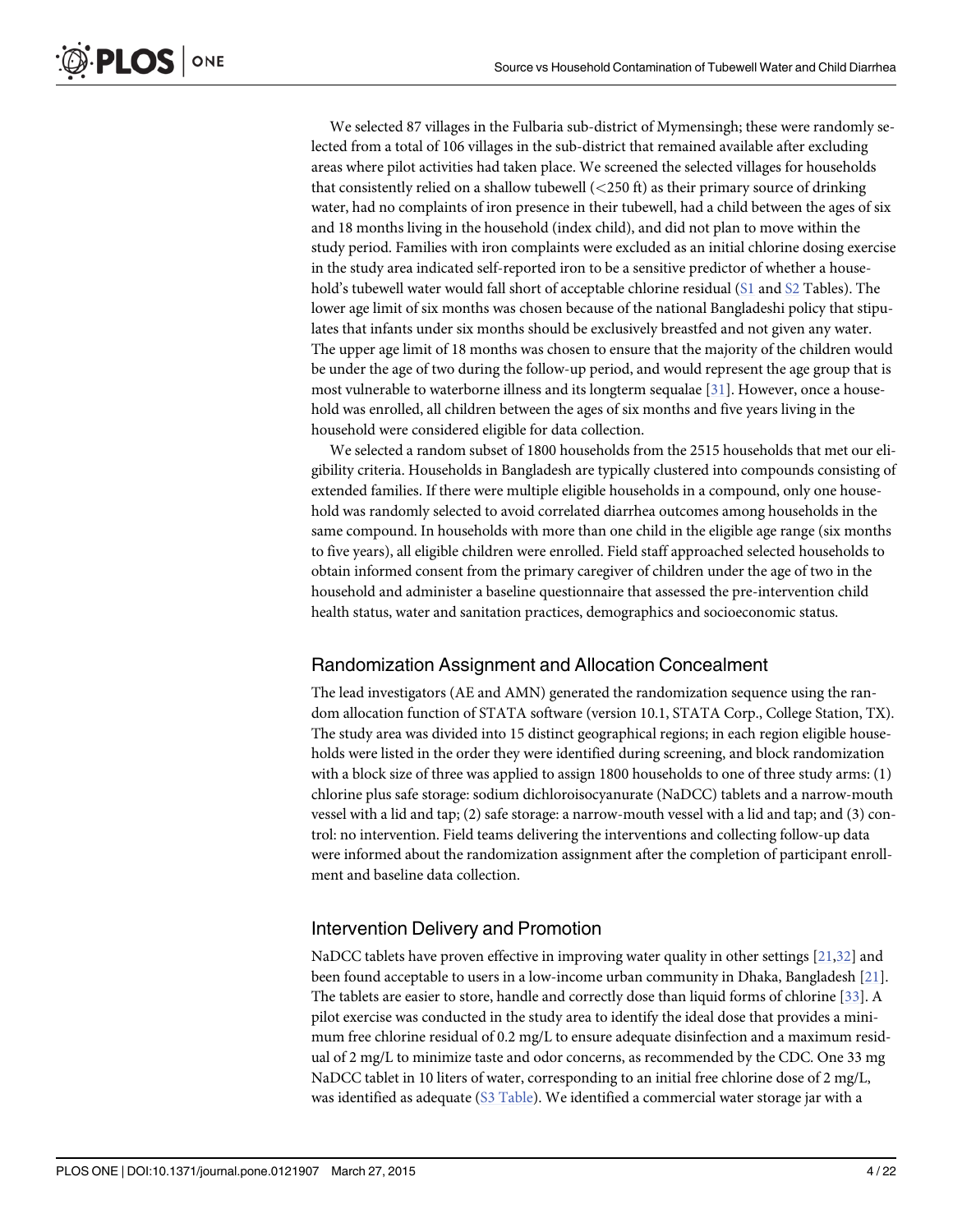<span id="page-4-0"></span>tightly fitting lid, a narrow mouth (10.5 cm diameter) and a durable tap as a suitable safe storage container ([S2 Fig.](#page-17-0)).

Field staff distributed the intervention products to study households following the completion of baseline data collection in all households (September 2011) and demonstrated their use, including how to clean the safe storage container with a provided brush and detergent. They left an illustrated instruction sheet at a visible spot in the household to serve as a reminder. They instructed participants in both intervention arms to discard any remaining water after 24 hours and collect a fresh 10-liter batch, and to exclusively give treated and/or safely stored water to all children under five that live in the household. The field team continued to visit households approximately once a month for one year (October 2011 to November 2012) to promote correct and consistent use of the products and replenish the supply of tablets. In order to prevent potential differential Hawthorne effects between study arms, where Hawthorne effect is defined as subjects perceiving or reporting spurious health benefits as a consequence of "being watched and unusual attention being paid"  $[34,35]$ , the control group was visited with the same frequency as the intervention groups. The promotion activities in this group provided no information on water treatment or safe storage but focused on general information on diarrhea and oral rehydration therapy, which is not expected to affect diarrhea prevalence in the control group. Households in the control group were given the same safe storage container as the intervention arms upon completion of the study. Additionally, the field team provided oral rehydration solution to participants from all three arms upon request throughout the study.

## Outcome Definition and Measurement

A separate field team conducted unannounced monthly follow-up visits for one year (October 2011 to November 2012), on average two weeks after each promotion visit, to record caregiverreported two-day and seven-day prevalence of diarrhea (defined as three or more loose stools within a 24-hour period) in index children and any additional children under five that live in the enrolled household. We specified *a priori* to use seven-day prevalence in our analysis unless we detected evidence of differential recall bias (i.e., difference in the magnitude of effect estimates obtained using two- vs. seven-day recall) [[36](#page-20-0)]. In addition to diarrhea, the field team recorded caregiver-reported prevalence of skin rashes and ear infections to serve as negative control outcomes [[37\]](#page-20-0); these were symptoms that could not plausibly be affected by the drinking water interventions and were used to detect potential differential reporting bias associated with subjective, self-reported outcomes in response to non-blinded interventions. To minimize bias during data collection, the field team conducting the follow-up visits was not informed about which symptoms were study outcomes of interest versus negative control outcomes.

We originally designed the trial to have five follow-up visits, which largely overlapped with the dry season (October 2011 through May 2012) in Bangladesh. We hypothesized a priori that the impact of the drinking water interventions on child diarrhea would vary by season; we therefore extended the study by five additional visits beyond the original design to capture data during the rainy season (June 2012 through November 2012).

During each follow-up visit, the team monitored intervention uptake by recording selfreported use, conducting spot checks on the presence and status of the intervention products and collecting stored water samples in all households ( $n = 600$ ) in the chlorine arm to test for free chlorine residual. During one follow-up round, samples for chlorine testing were also collected in a subset of households ( $n = 15$ ) in the safe storage arm randomly selected from among those located closest to households in the chlorine arm to assess any spillovers. In a rotating systematic subsample of 10% of households in all study arms, the field team also collected tubewell and stored water samples for microbiological testing; only one type of sample was collected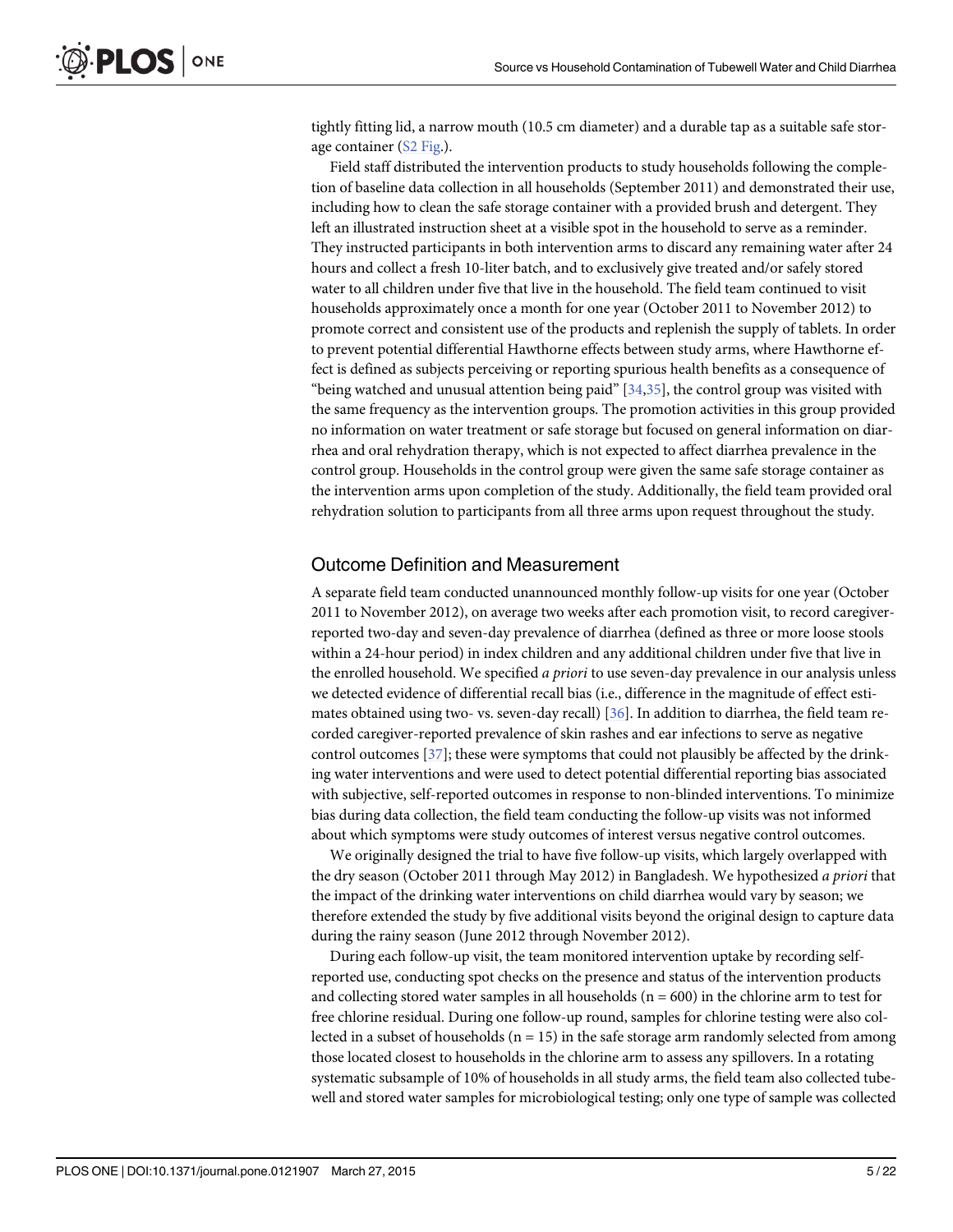<span id="page-5-0"></span>if the other type was not available (e.g., storage vessel empty at time of interview) in the household selected for systematic sampling. Samples were transported on ice to the field laboratory. Laboratory staff measured free chlorine residual with the n,n-diethyl-p-phenylenediamine (DPD) colorimetric method using a digital colorimeter (Hach, Loveland, CO, USA; lower estimated detection limit:  $0.02 \text{ mg/L}$ ; precision  $\pm 0.05 \text{ mg/L}$ ). E. coli was enumerated with membrane filtration using U.S. EPA Method 1604 within eight hours of sample collection [\[38](#page-20-0)]. Quality control measures including 10% blanks and 10% duplicates were followed. E. coli concentration was measured in colony forming units (CFU) per 100 mL, and samples were classified according to the WHO thresholds of no risk (<1 CFU/100 mL), low risk (1–10 CFU/ 100 mL), moderate risk (11–100 CFU/100 mL) and high risk or above (>100 CFU/100 ml) [\[39](#page-20-0)].

#### Statistical Methods

Our primary outcome was the seven-day period prevalence of caregiver-reported diarrhea in index children (6–18 mo at enrollment). We conservatively sized the study to detect a difference in the two-day prevalence of diarrhea due to safe storage plus chlorination over safe storage alone. We assumed 14% two-day diarrhea prevalence in the control group based on data from a large-scale study in rural Bangladesh (SHEWA-B) [\[40\]](#page-20-0), 11.6% prevalence in the safe storage group based on 30% diarrhea reduction due to safe storage [\[30\]](#page-20-0) and 55% of participants storing water in the home [[12](#page-19-0)], and 9.1% prevalence in the combined intervention group based on 35% diarrhea reduction due to safe storage plus chlorination [[29](#page-20-0)]. Assuming one child of eligible age per household, an intra-cluster correlation coefficient (ICC) of 0.13 for repeated observations within a child based on the SHEWA-B study, 5% drop-out and a one-sided  $\alpha$  of 0.05, we calculated that 575 participants visited five times would provide 84% power to detect the difference between 11.6% and 9.1% diarrhea prevalence. We enrolled 600 households in each study arm; we conducted five visits during the dry season and five additional visits during the monsoon season to ensure sufficient power to individually detect a health difference in either season.

We conducted all statistical analyses using STATA software (version 12.1, STATA Corp., College Station, TX). We calculated disease prevalence ratios (PR) between pairs of study arms using generalized linear models with a log link, a binomial error distribution, and robust standard errors to account for clustering due to longitudinal sampling and multiple children per household when there was more than one eligible child  $[41]$ . In the case of loss to follow-up, all observed data for a given child prior to leaving the study were used in the analysis. We investigated effect modification by two pre-specified characteristics by including interaction terms in the regression models: season (dry vs. monsoon) and child age  $(6-12 \text{ mo}, 13-18 \text{ mo}$  and  $> 18$ mo at enrollment). We calculated the ICC for repeated measures within children using oneway ANOVA analysis with the loneway function in STATA.

Our secondary outcome was fecal contamination of stored water, defined as the proportion of samples with an E. coli count exceeding the WHO thresholds of no risk, low risk and moderate risk. We compared stored as well as source water quality across study arms using chi square tests (or Fisher's exact test in the case of sparse data) for the proportion of samples in these risk categories and conducted subgroup analyses with season.

All analyses were conducted by the original assigned groups in an intention-to-treat analysis. The complete data management process and statistical analyses for the primary and secondary outcomes were independently replicated by two investigators (AE and AMN) to ensure identical, replicable results. Investigators had no access to outcome data until field activities were complete. CONSORT guidelines were followed [[42](#page-20-0)].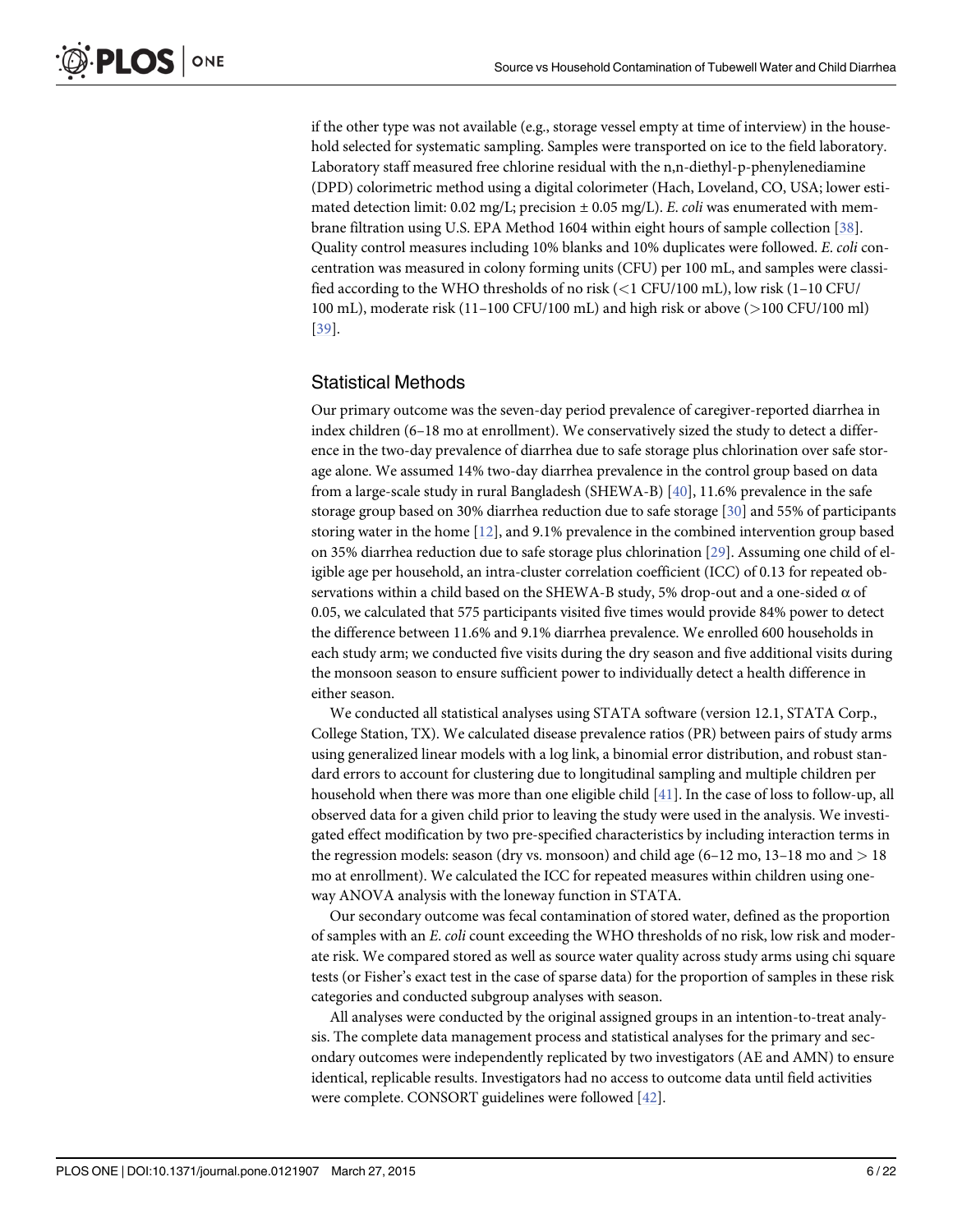## <span id="page-6-0"></span>**Results**

#### Baseline Characteristics

Baseline data collection was conducted between July and September 2011. Households in the three study arms had similar distributions of demographics, socioeconomic status and water, sanitation and hygiene-related practices at baseline [\(Table 1](#page-7-0)).

Water treatment was rarely practiced among study participants at baseline, with 1–2% of households reporting treating their drinking water [\(Table 1](#page-7-0)). Of the 30 total households that reported water treatment, 26 boiled, two used a cloth filter and boiled, one used chlorine tablets and one used a commercial filter. In 40–43% of households, respondents retrieved water directly from the tubewell when asked to provide a glass of water as if giving it to their young children; the remainder obtained water from storage containers [\(Table 1](#page-7-0)). The most frequently observed water storage containers were kolshis and jugs.

## Longitudinal Follow-Up

Of the 1800 households enrolled and randomly assigned into study arms, 1786 received promotion visits by the field team (including control households that received visits unrelated to safe water); 14 households were lost due to relocation ( $n = 10$ ), refusal to participate ( $n = 3$ ) and death of enrolled child  $(n = 1)$  before the onset of promotion activities and the delivery of hardware to intervention households. A total of 10 follow-up visits per household were conducted between October 2011 and November 2012; 1649 households completed the study while a cumulative 151 households were lost to follow-up due to relocation ( $n = 120$ ), refusal to participate (n = 26), and death of enrolled child (n = 5) [\(Fig. 1](#page-9-0)). The refusal rate was similar between study arms (10 households in chlorine plus safe storage arm, 9 households in safe storage arm and 7 households in control arm), suggesting no difference in willingness to participate. Households that left the study were similar in their characteristics to households that completed the study, and the balance of baseline variables between the three study arms was maintained among the households that remained in the study ( $S4$  and  $S5$  Tables), suggesting that loss to follow-up did not depend on covariates; we assumed that data were missing completely at random [\[43\]](#page-20-0).

#### Intervention Uptake

The safe storage and chlorination interventions achieved high uptake during the one-year study period. The delivered storage container was observed to contain water in 91% of spot check observations in the safe storage arm and 87% of observations in the chlorine arm over all follow-up visits [\(Table 2\)](#page-10-0). Of the households in the chlorine arm that had water in the intervention container at the time of the visit, 83% had free chlorine residual over the minimum CDC-recommended value of 0.2 mg/L ([Table 2\)](#page-10-0); the percentage of households in compliance with this target was stable over the study period [\(S3 Fig.](#page-17-0)). None of the tested households in the safe storage arm had a free chlorine residual detectable at the 0.2 mg/L threshold. When asked to provide a glass of water for their young children, 84–89% of caregivers in the intervention arms retrieved water from the provided container ([Table 2\)](#page-10-0). In control households, 70% of respondents retrieved water from a storage container; among these, the most commonly observed containers were kolshis (64%) and jugs (33%). Only 2% of control households reported treating their drinking water and boiling was the predominant method, suggesting that control households continued to follow their baseline water handling practices during the follow-up period.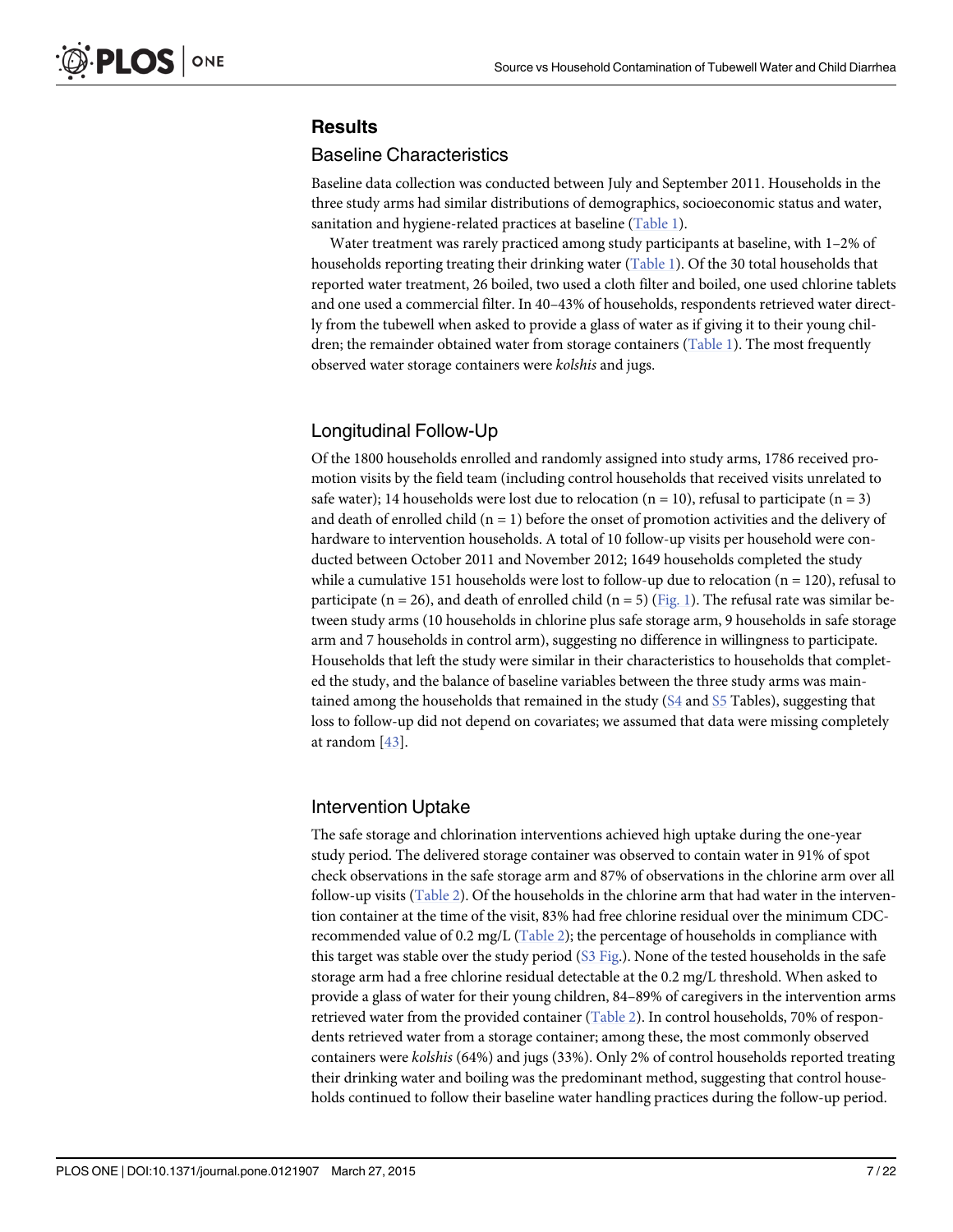#### <span id="page-7-0"></span>[Table 1.](#page-6-0) Summary of baseline characteristics by study group.

|                                                             |     | Control         |           | Safe storage    | Chlorine + safe<br>storage<br>$(N = 600$ HHs) |              |  |
|-------------------------------------------------------------|-----|-----------------|-----------|-----------------|-----------------------------------------------|--------------|--|
|                                                             |     | $(N = 600$ HHs) |           | $(N = 600$ HHs) |                                               |              |  |
|                                                             | N   | Mean/%          | ${\sf N}$ | Mean/%          | $\boldsymbol{\mathsf{N}}$                     | Mean/%       |  |
| Demographics and socioeconomics                             |     |                 |           |                 |                                               |              |  |
| Number of index children 6-18 mo at enrollment              | 605 |                 | 603       |                 | 606                                           |              |  |
| Number of siblings 19-60 mo at enrollment                   | 133 |                 | 130       |                 | 133                                           |              |  |
| Mean age of respondent (years)                              | 584 | 26              | 587       | 26              | 587                                           | 25           |  |
| Mean number of persons per HH                               | 584 | 5.3             | 587       | 5.4             | 586                                           | 5.3          |  |
| Mean monthly HH income (USD)                                | 573 | 92              | 583       | 95              | 582                                           | 93           |  |
| Mean number of rooms in HH                                  | 584 | 1.6             | 587       | 1.6             | 587                                           | 1.6          |  |
| Mean land owned by HH (acres)                               | 578 | 0.5             | 584       | 0.5             | 582                                           | 0.5          |  |
| % of HHs with:                                              |     |                 |           |                 |                                               |              |  |
| Kaccha walls <sup>a</sup>                                   | 584 | 34              | 587       | 35              | 587                                           | 36           |  |
| Electricity                                                 | 584 | 34              | 587       | 36              | 586                                           | 35           |  |
| Cell phone                                                  | 584 | 68              | 587       | 67              | 586                                           | 68           |  |
| TV                                                          | 584 | 22              | 587       | 22              | 586                                           | 19           |  |
| % of mothers with 0 yrs of education                        | 584 | 28              | 587       | 27              | 587                                           | 27           |  |
| Water, sanitation and hygiene practices                     |     |                 |           |                 |                                               |              |  |
| % of HHs with drinking water obtained:                      |     |                 |           |                 |                                               |              |  |
| Directly from tubewell                                      | 582 | 41              | 587       | 40              | 586                                           | 43           |  |
| From narrow-mouth container b                               | 582 | 45              | 587       | 44              | 586                                           | 42           |  |
| From wide-mouth container                                   | 582 | 13              | 587       | 14              | 586                                           | 15           |  |
| % of HHs that treat drinking water                          | 584 | $\overline{2}$  | 587       | $\overline{2}$  | 587                                           | $\mathbf{1}$ |  |
| % of HHs with:                                              |     |                 |           |                 |                                               |              |  |
| Improved sanitation facility c                              | 584 | 32              | 587       | 37              | 587                                           | 33           |  |
| Unimproved sanitation facility d                            | 584 | 51              | 587       | 47              | 587                                           | 47           |  |
| No sanitation facility                                      | 584 | 17              | 587       | 16              | 587                                           | 19           |  |
| % of HHs where children $<$ 2 yrs defecate:                 |     |                 |           |                 |                                               |              |  |
| In latrine, potty or cloth                                  | 584 | 24              | 587       | 26              | 587                                           | 28           |  |
| In courtyard or living area                                 | 584 | 96              | 587       | 94              | 587                                           | 94           |  |
| Outside compound area                                       | 584 | $\overline{4}$  | 587       | $\overline{7}$  | 587                                           | 6            |  |
| % of HHs with:                                              |     |                 |           |                 |                                               |              |  |
| Handwashing station (HWS)                                   | 584 | 80              | 587       | 81              | 586                                           | 81           |  |
| HWS <10 steps from latrine                                  | 584 | 31              | 587       | 34              | 586                                           | 33           |  |
| HWS with water                                              | 584 | 72              | 587       | 72              | 586                                           | 72           |  |
| HWS with soap                                               | 584 | 32              | 587       | 36              | 586                                           | 34           |  |
| Health indicators in index children (6-18 mo at enrollment) |     |                 |           |                 |                                               |              |  |
| Two-day % prevalence of:                                    |     |                 |           |                 |                                               |              |  |
| Diarrhea                                                    | 605 | 11              | 603       | 11              | 606                                           | 9            |  |
| Skin rash                                                   | 605 | 14              | 602       | 15              | 606                                           | 15           |  |
| Ear infection                                               | 605 | $\overline{4}$  | 602       | $\overline{4}$  | 604                                           | 6            |  |
| Seven-day % prevalence of:                                  |     |                 |           |                 |                                               |              |  |
| Diarrhea                                                    | 605 | 16              | 603       | 16              | 606                                           | 14           |  |
| Skin rash                                                   | 605 | 16              | 602       | 17              | 606                                           | 16           |  |
|                                                             |     |                 |           |                 |                                               |              |  |

(Continued)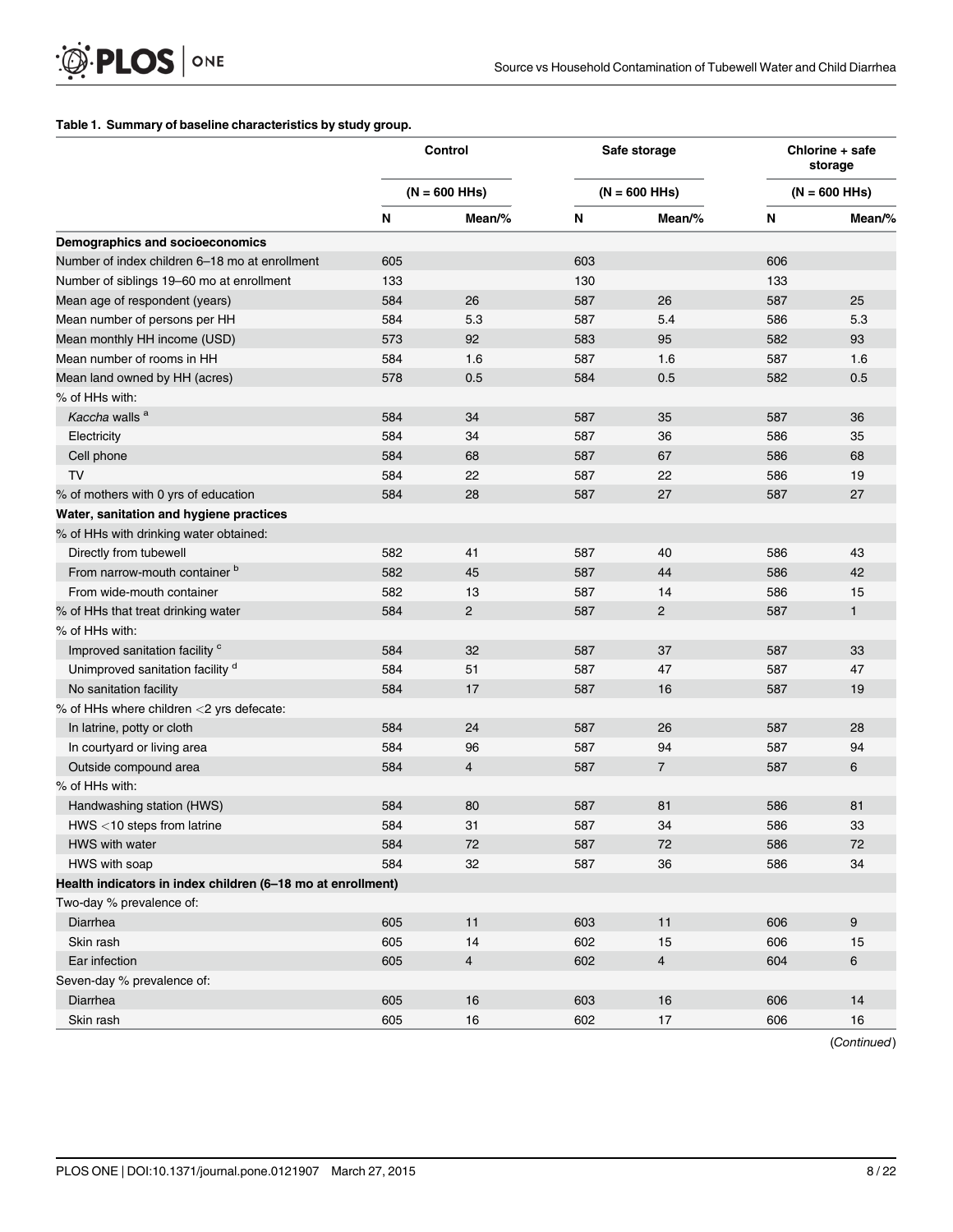#### <span id="page-8-0"></span>Table 1. (Continued)

|               |     | Control         |     | Safe storage    | Chlorine + safe<br>storage |        |  |
|---------------|-----|-----------------|-----|-----------------|----------------------------|--------|--|
|               |     | $(N = 600$ HHs) |     | $(N = 600$ HHs) | $(N = 600$ HHs)            |        |  |
|               | N   | Mean/%          | N   | Mean/%          | N                          | Mean/% |  |
| Ear infection | 605 | ა               | 602 | ა               | 604                        |        |  |

HH: Household; USD: US dollars; HWS: Handwashing station

<sup>a</sup> Kaccha walls refer to natural wall materials including jute, bamboo and mud.

<sup>b</sup> The narrow-mouth containers used by all 3 groups were almost exclusively kolshis, which have a narrow mouth but a wide brim and no lid,

allowing contamination.

<sup>c</sup> Improved facilities include flush/pour flush latrines that drain to piped sewer, septic tank, or off-set pit; pit latrines with slab and water seal or with slab, no water seal but lid; and composting toilets.

<sup>d</sup> Unimproved facilities include flush/pour flush latrines that drain into the environment; open pits; pit latrines without slab; pit latrines with slab but no water seal and no lid; and hanging toilets.

doi:10.1371/journal.pone.0121907.t001

## Water Quality

The field team collected 1726 source water samples and 1676 coupled stored water samples over the study period. Among tubewell samples, 41% were positive for E. coli. In 14% of samples, E. coli counts were over the low-risk limit of 10 CFU/100 mL and 3% exceeded the moderate-risk limit of 100 CFU/100 mL ([Fig. 2](#page-11-0)); there were no differences in the percentage of samples falling in these risk categories between any pairs of study arms ( $p > 0.05$ ), indicating similar source water quality across study arms ([S6 Table\)](#page-18-0). Contamination of tubewell water was more common during the monsoon season than in the dry season  $(S4 \text{ and } S5 \text{ Figs, } S6$  $(S4 \text{ and } S5 \text{ Figs, } S6$  $(S4 \text{ and } S5 \text{ Figs, } S6$  $(S4 \text{ and } S5 \text{ Figs, } S6$  $(S4 \text{ and } S5 \text{ Figs, } S6$  $(S4 \text{ and } S5 \text{ Figs, } S6$ [Table](#page-18-0)), with a higher percentage of samples positive for E. coli ( $\chi^2$  p-value <0.005) and higher  $log10 E$ . *coli* counts (Wilcoxon rank-sum test p-value < 0.005).

Stored water quality showed marked differences between the three arms. In the control arm, 89% of samples were positive for E. coli, suggesting widespread contamination during household storage, compared to 70% in the safe storage arm and 26% in the combined safe storage and chlorination arm [\(Fig. 3\)](#page-12-0). The percentage of samples with E.  $\text{coli} > 10 \text{ CFU}/100 \text{ mL}$  was 61% in the control arm, 27% in the safe storage arm and 9% in the chlorine arm, and the percentage of samples with E. coli >100 CFU/100 mL was 21% in the control arm, 7% in the safe storage arm and 2% in the chlorine arm ([Fig. 3](#page-12-0)). All differences were significant between each pair of study arms ( $p<0.05$ ) [\(S6 Table](#page-18-0)). The proportion of households that had higher E. coli counts in their stored water than their source water was 77% in the control arm, 56% in the safe storage arm, 38% in the chlorine arm with suboptimal  $(< 0.2$  mg/L) chlorine, 14% in the chlorine arm with optimal ( $\geq$ 0.2 mg/L) chlorine. Stored water contamination was more pronounced during the monsoon season compared to the dry season across all three study arms (Figs.  $4$  and  $5$ ,  $56$  Table), reflected in a higher percentage of E. coli positive samples  $(\chi^2$  p-value<0.005) and higher log10 *E. coli* counts (Wilcoxon rank-sum test p-value<0.005).

## Child Diarrhea

A total of 1814 index children were enrolled into the study. Mean index child age over the follow-up period was 20 months (range: 8–32 months). Diarrhea prevalence in index children in the control arm was 10.6% over the study period; prevalence decreased with increasing study duration in all three arms but showed a peak at the onset of the monsoon  $(Fig. 6)$ . The youngest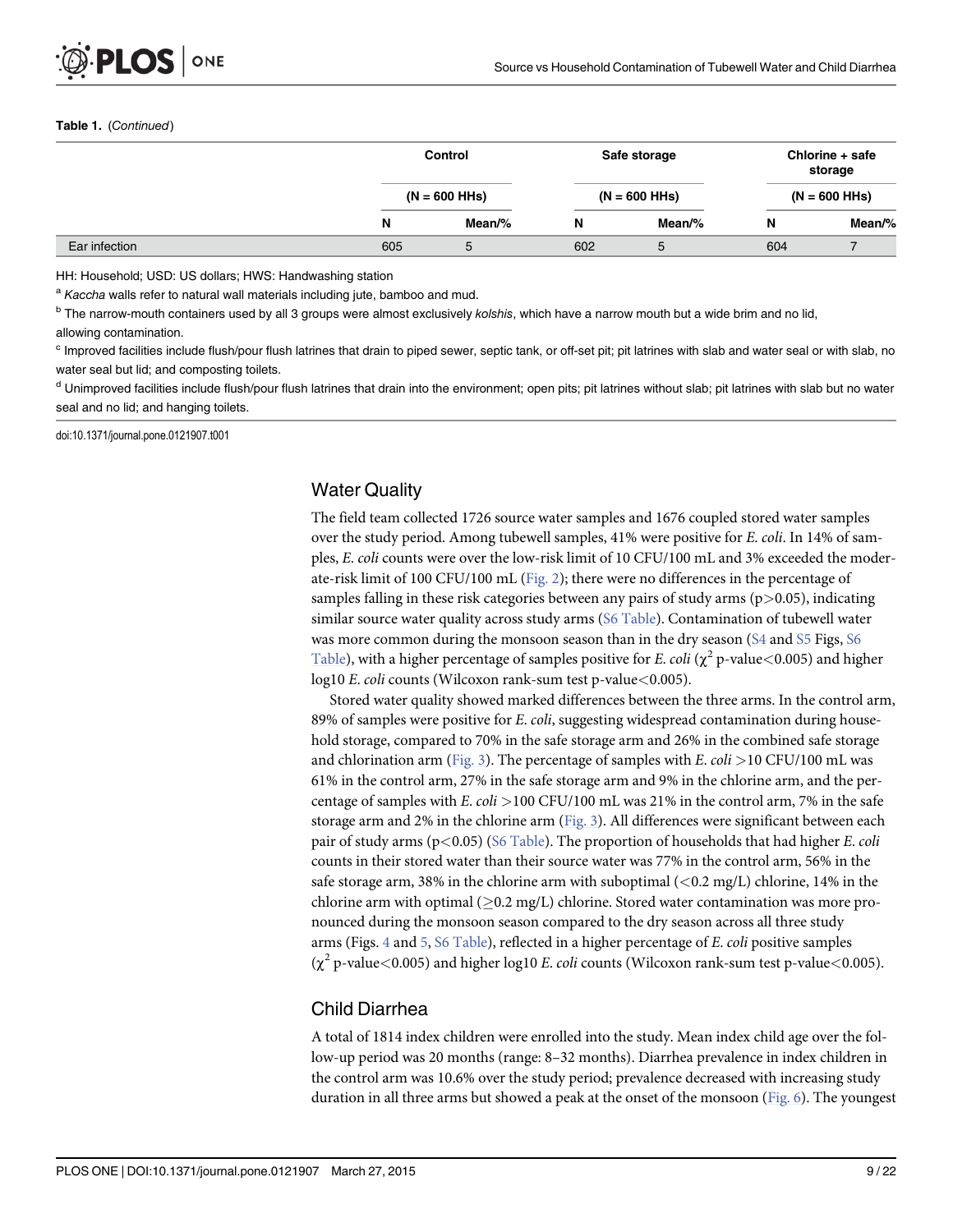<span id="page-9-0"></span>

Note: Index children 6-18 months of age at enrollment

#### [Fig 1. F](#page-6-0)lowchart of study participation.

doi:10.1371/journal.pone.0121907.g001

age group had the highest diarrhea prevalence ([Table 3\)](#page-16-0). The ICC for repeated diarrhea measures within children was 0.06.

Compared to the control arm, caregiver-reported diarrhea in index children was significantly reduced in both the chlorine plus safe storage arm ( $PR = 0.64$ ,  $0.55-0.73$ ) and the safe storage arm ( $PR = 0.69, 0.60 - 0.80$ ); there was no difference in the chlorine plus safe storage versus safe storage arm (PR = 0.92, 0.79–1.08) ([Table 3\)](#page-16-0). Controlling for use of drinking water from other sources for children (16% in chlorine plus safe storage arm vs. 11% in safe storage arm, [Table 2](#page-10-0)) did not change the prevalence ratio between the two intervention arms ( $PR = 0.92$ , 0.79–1.08). Prevalence ratio estimates using two-day prevalence were similar, consistent with no differential recall by study group ([S7 Table\)](#page-18-0). There was no significant difference in the seven-day prevalence of the negative control outcomes in the chlorine plus safe storage arm (skin rash PR =  $0.86$ ,  $0.66-1.10$ , ear infection PR =  $0.94$ ,  $0.61-1.45$ ) or the safe storage arm (skin rash PR =  $0.88$ ,  $0.68 - 1.14$ , ear infection PR =  $1.26$ ,  $0.84 - 1.91$ ) compared to control [\(S8](#page-18-0)) [Table](#page-18-0)). There appeared to be increased protection from safe storage and chlorination combined in the monsoon season compared to the dry season but the interaction was not significant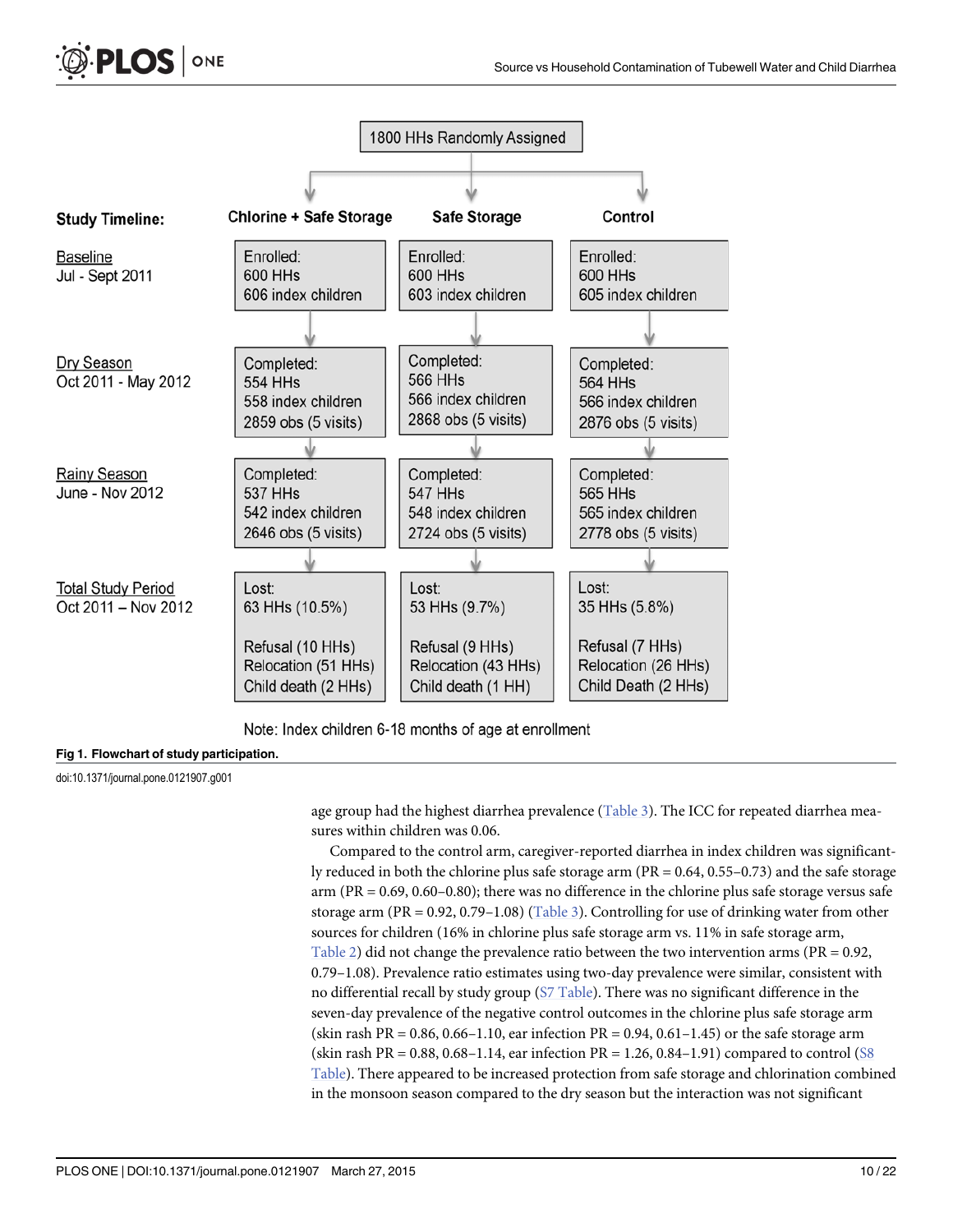<span id="page-10-0"></span>

|                                                                  | Safe storage |                | Chlorine + safe<br>storage |                |  |
|------------------------------------------------------------------|--------------|----------------|----------------------------|----------------|--|
|                                                                  | N            | $\%$           | N                          | $\%$           |  |
| Water use from intervention container:                           |              |                |                            |                |  |
| Observed to retrieve water for children from elsewhere           | 5613         | 11             | 5496                       | 16             |  |
| Reported to give index child water from elsewhere <sup>a</sup>   | 5592         | 14             | 5473                       | 18             |  |
| Reported to give older sibling water from elsewhere <sup>b</sup> | 1209         | 22             | 1222                       | 32             |  |
| Observed status of intervention container:                       |              |                |                            |                |  |
| Container not present                                            | 5613         | 5              | 5496                       | $\overline{7}$ |  |
| Container empty                                                  | 5613         | $\overline{4}$ | 5496                       | 6              |  |
| Container full but uncovered                                     | 5613         | 1              | 5496                       | 1              |  |
| Container full and covered                                       | 5613         | 90             | 5496                       | 86             |  |
| Reported to fill intervention container:                         |              |                |                            |                |  |
| On day of interview                                              | 5613         | 25             | 5496                       | 40             |  |
| Day before interview                                             | 5613         | 66             | 5496                       | 49             |  |
| Two or more days before interview                                | 5613         | 8              | 5496                       | 12             |  |
| Reported to add chlorine tablets to intervention container:      |              |                |                            |                |  |
| On day of interview                                              |              |                | 5496                       | 40             |  |
| Day before interview                                             |              |                | 5496                       | 47             |  |
| Two or more days before interview                                |              |                | 5496                       | 13             |  |
| Reported having chlorinated water available:                     |              |                | 5496                       | 87             |  |
| Free chlorine residual in intervention container:                |              |                |                            |                |  |
| No sample available                                              |              |                | 5496                       | 14             |  |
| Residual $<$ 0.2 mg/L                                            |              |                | 5496                       | 15             |  |
| Residual 0.2-2 mg/L                                              |              |                | 5496                       | 66             |  |
| Residual 2-5 mg/L                                                |              |                | 5496                       | $\overline{4}$ |  |
| Residual $>5$ mg/L                                               |              |                | 5496                       | 1              |  |

#### [Table 2.](#page-6-0) Uptake indicators in intervention groups (cumulative data from 10 follow-up visits).

<sup>a</sup> Index children 6–18 mo of age at enrollment.

b Older siblings 19–60 mo of age at enrollment.

doi:10.1371/journal.pone.0121907.t002

[\(Table 3\)](#page-16-0). There was no evidence of differential intervention impact by child age for either intervention ([Table 3\)](#page-16-0).

## **Discussion**

#### Summary of Findings

The interventions achieved high uptake in the study population. We found significant improvements in stored water quality due to safe storage with and without chlorination, with 7% of stored water samples in the safe storage arm and 2% of stored water samples in the chlorine arm exceeding moderate-risk contamination levels compared to 21% in controls ([Fig. 3](#page-12-0)). There was 31% reduction in diarrhea prevalence in children 8 to 32 months old in the safe storage arm (PR = 0.69, 0.60–0.80) and 36% reduction in the combined safe storage and chlorination arm (PR = 0.64, 0.55–0.73) compared to controls, with no difference between the two intervention arms (PR =  $0.92$ ,  $0.79-1.08$ ) ([Table 3](#page-16-0)).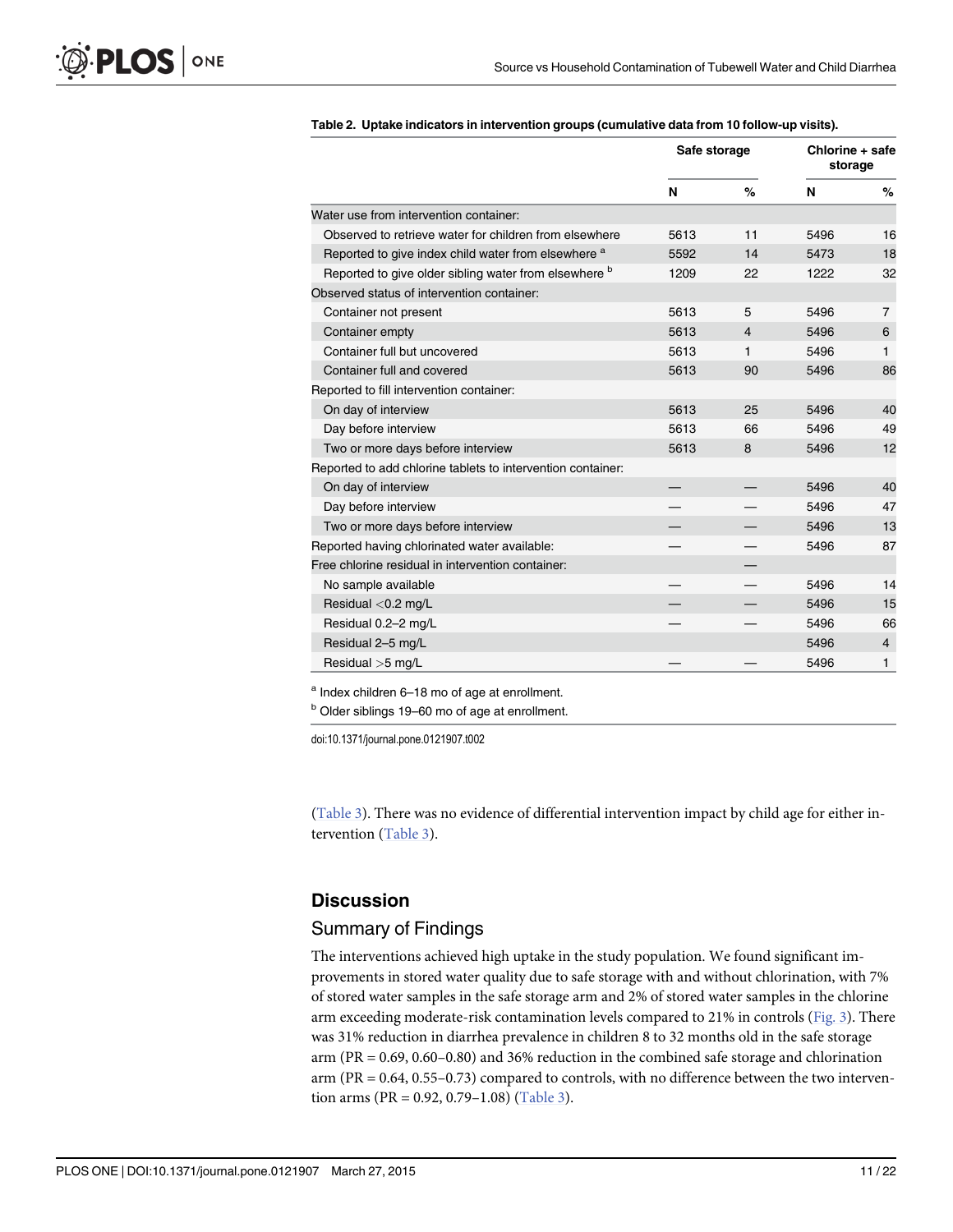<span id="page-11-0"></span>

#### [Fig 2. C](#page-8-0)ategories of E. coli counts in tubewell water across arms (see [S6 Table](#page-18-0)).

doi:10.1371/journal.pone.0121907.g002

## Effectiveness of Safe Storage vs. Safe Storage and Chlorination

Our findings indicate that safe storage, alone or combined with chlorination, was effective in reducing child diarrhea in rural Bangladesh compared to standard practice, and, given safe storage, there was no additional benefit from chlorination. There are several possible explanations for this. It is possible that, if drinking water is safely stored and handled, there truly is no added benefit from adding chlorine in this particular setting. Our water quality testing results support this explanation; the source water quality was relatively good in the study area, and contamination of water stored in households was common, as evidenced by the high percentage of E. coli positive stored water samples in the control group (Figs.  $2$  and  $3$ ). Safe storage combined with chlorination was more effective at preventing contamination (especially lowlevel contamination) of stored water than safe storage alone but both achieved marked protection against moderate and high levels of point-of-use contamination compared to the control arm (Figs.  $4$  and  $5$ ); 2% of samples in the safe storage plus chlorination arm and 7% of samples in the safe storage arm had E. coli exceeding 100 CFU/100 mL as opposed to 21% in the control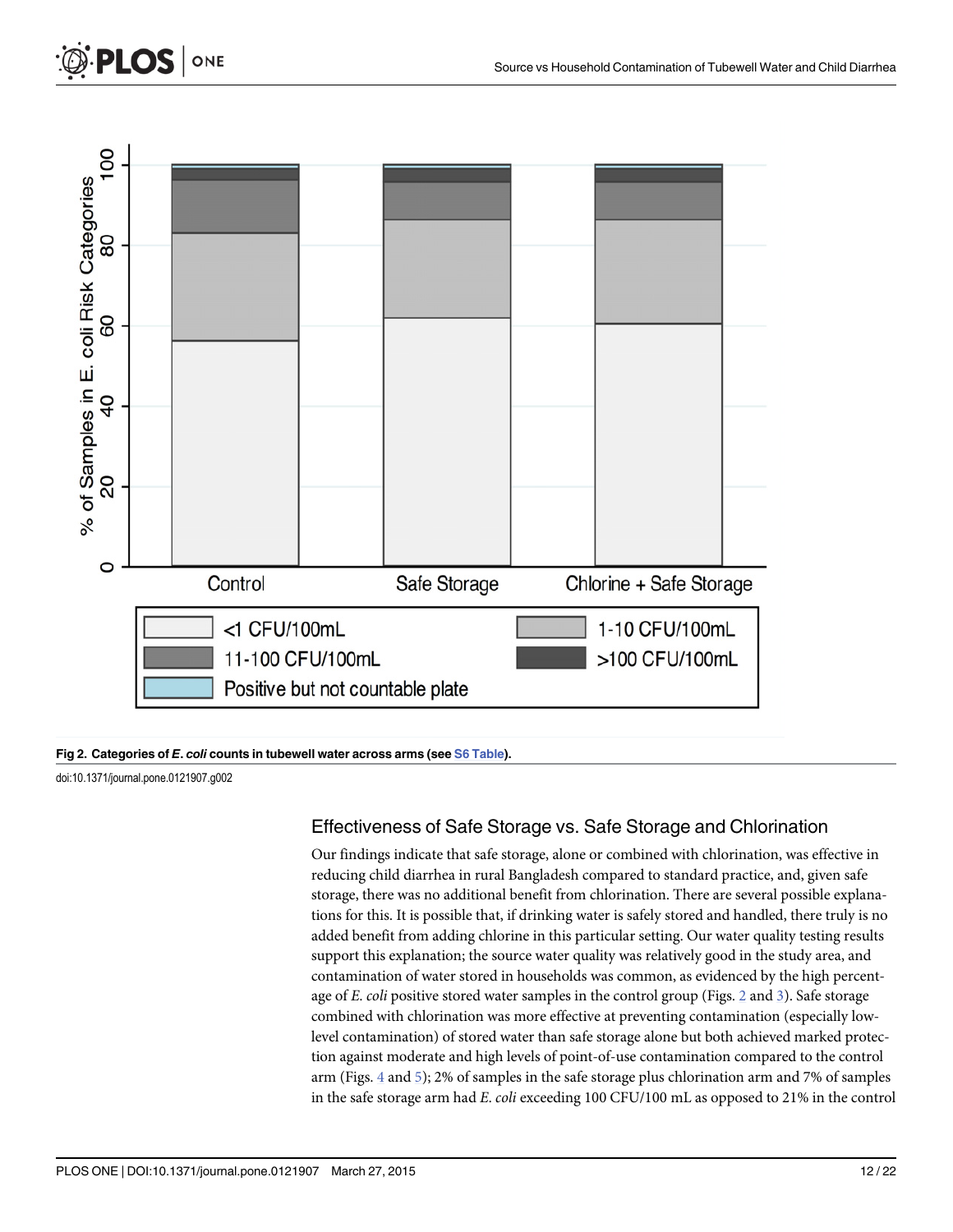<span id="page-12-0"></span>

#### [Fig 3. C](#page-8-0)ategories of E. coli counts in stored water across arms (see [S6 Table\)](#page-18-0).

doi:10.1371/journal.pone.0121907.g003

arm ([S6 Table\)](#page-18-0). In this context, the equivalent reduction in diarrhea in both intervention arms might suggest that safe storage alone sufficiently reduced waterborne pathogen transmission. The magnitude of the reduction was consistent with diarrhea reduction associated with safe storage in another setting [\[30\]](#page-20-0).

It is also possible that the lack of additional diarrhea reduction from chlorination in addition to safe storage may be due to the presence of chlorine-resistant organisms in traditionally stored groundwater in the study setting. While chlorine is very efficacious in inactivating bacterial pathogens, its efficacy is only moderate against viruses and poor against protozoan cysts [\[2](#page-18-0)[,44](#page-20-0)]. If groundwater stored with standard practice in rural Bangladesh becomes predominantly contaminated with chlorine-resistant diarrheagenic pathogens due to contact from infected household members, safe storage would be expected to reduce diarrhea by reducing contact but chlorination would not provide additional protection against the pathogens that enter the safe storage container. This type of resistant fecal contamination in chlorinated stored water would not be detected by our E. coli measurements as E. coli is effectively inactivated by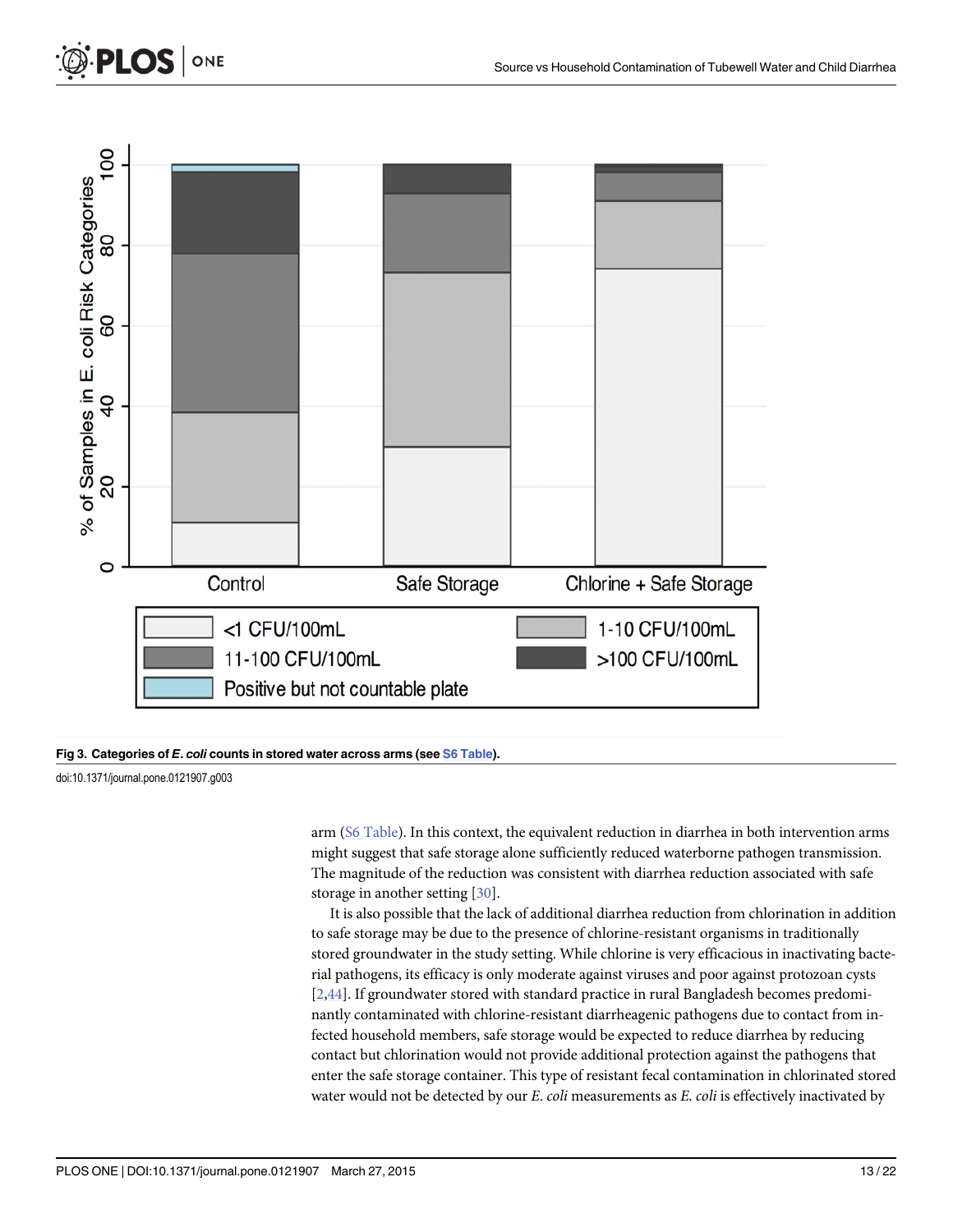<span id="page-13-0"></span>

#### [Fig 4. T](#page-8-0)emporal trend in percentage of stored water samples with  $E.$  coli >10 CFU/100 mL.

doi:10.1371/journal.pone.0121907.g004

chlorine and is not a good indicator for more resistant organisms such as Giardia or Cryptosporidium. However, bacterial pathogens including enterotoxigenic E. coli, Shigella, Campylobacter jejuni and Vibrio cholerae are frequently isolated in stool samples from children with diarrhea in Bangladesh  $[45-47]$  $[45-47]$  $[45-47]$ . It is therefore unlikely that the dominance of chlorine-resistant pathogens in stored drinking water can explain the lack of additional diarrhea reduction from safe storage plus chlorination compared to safe storage alone.

Aversion to the use of chlorine could have been another factor behind the lack of additional diarrhea reduction from chlorination if the user uptake of the NaDCC tablets had been poor among study participants. However, stored water samples from households in the chlorine plus safe storage arm consistently showed acceptable levels of free chlorine residual. Moreover, the large majority of participants in both intervention arms were observed to retrieve water from the provided storage container when asked to provide a glass of water as if giving it to their children, and controlling for the use of water from other sources did not change the diarrhea prevalence ratio between the two intervention arms.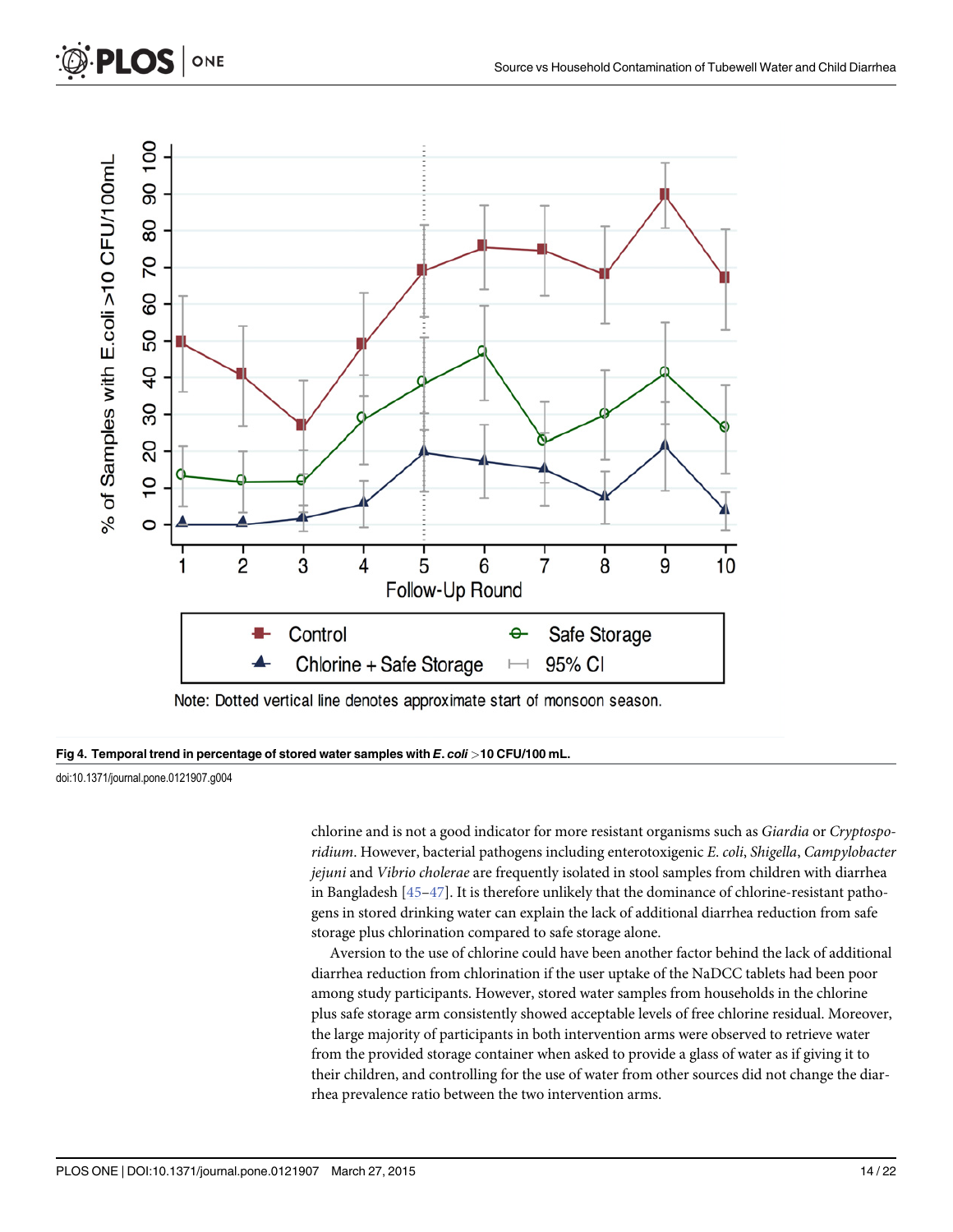<span id="page-14-0"></span>

#### [Fig 5. T](#page-8-0)emporal trend in percentage of stored water samples with E. coli >100 CFU/100 mL.

doi:10.1371/journal.pone.0121907.g005

#### Limitations

One limitation of our study is that it employed a non-blinded design with self-reported outcomes. An alternative explanation for the similar health impact in the two intervention groups may therefore be that the reported reductions in diarrhea in both groups may be a result of courtesy bias and/or a placebo effect due to provision of intervention products to participants. It has been suggested that exaggerated reporting of health improvements in non-blinded studies with self-reported outcomes can partially or fully explain health benefits documented in previous water treatment trials [\[48,](#page-20-0)[49](#page-21-0)]; indeed, such effects would not be additive for combined interventions.

Previous blinded studies on household water treatment have shown no diarrhea reduction from chlorination [[32](#page-20-0)[,50](#page-21-0)–[52\]](#page-21-0). While these studies mitigated reporting bias by including a placebo arm, other factors such as small sample size [\[52\]](#page-21-0), and low intervention uptake and low diarrhea prevalence in the study population  $[51]$  $[51]$  make their interpretation difficult. Our study enrolled 1,800 households in a setting with 10% diarrhea prevalence in children <2 years and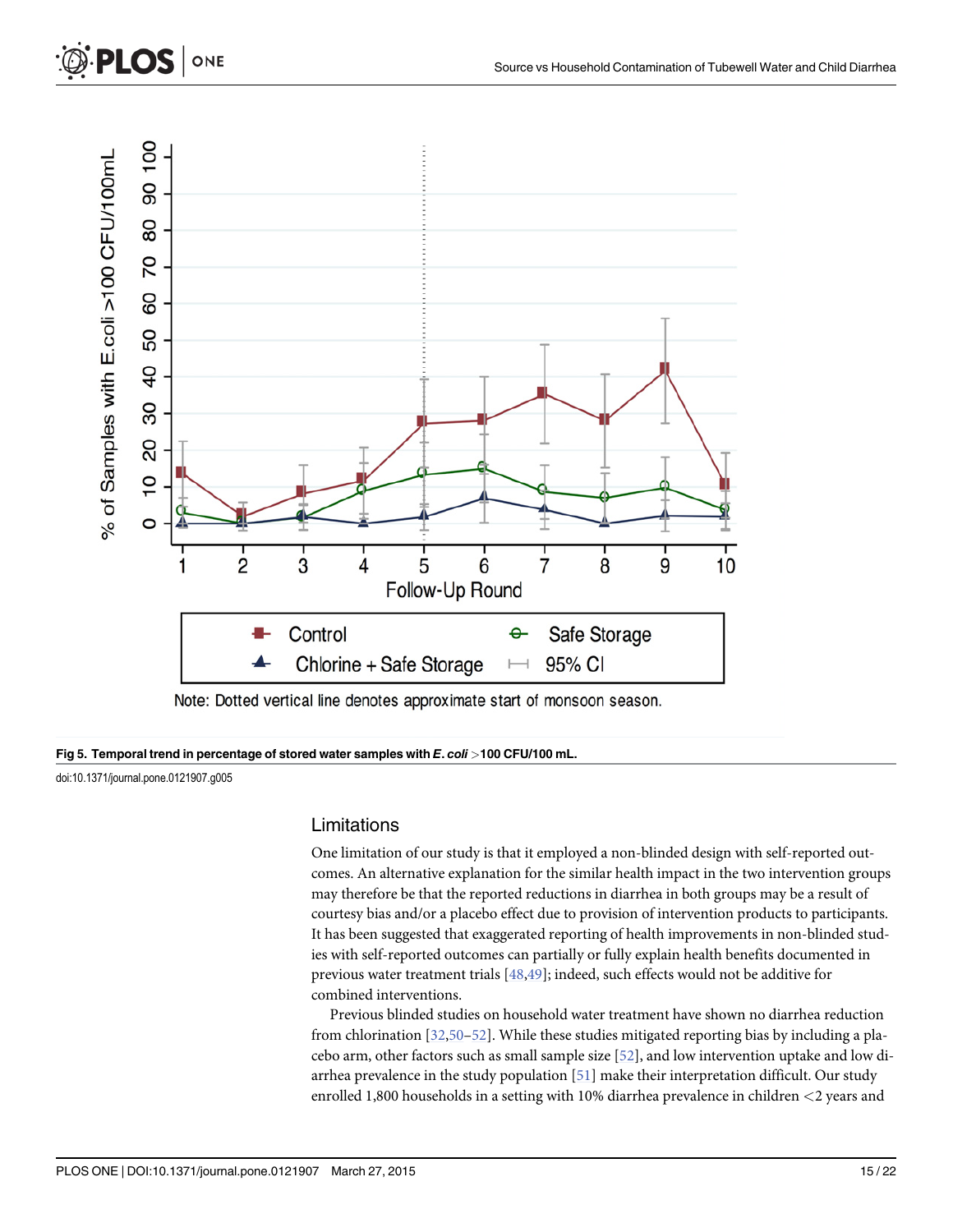<span id="page-15-0"></span>

#### [Fig 6. T](#page-8-0)emporal trend in diarrhea prevalence in children 8–32 months of age.

#### doi:10.1371/journal.pone.0121907.g006

achieved exceptionally high uptake of both the chlorine and safe storage interventions. Our findings are consistent with the blinded chlorination study by Jain et al. where both the chlorine and placebo groups were given safe storage containers as part of the intervention; the authors found improved water quality in both groups and no difference in diarrhea, suggesting that the protection provided by the safe storage containers might have sufficiently reduced diarrhea in both groups [\[32](#page-20-0)].

Few studies have focused on safe storage as a standalone intervention; these have found improvements in point-of-use water quality and/or reductions in diarrheal disease [[30,](#page-20-0)[53](#page-21-0),[54](#page-21-0)]. While blinding is a desired study feature to minimize reporting bias, a safe storage intervention is nearly impossible to blind. However, we implemented several measures to minimize biased reporting. The interventions were distributed and promoted by different field staff than those who collected the health data to minimize courtesy bias. We collected negative control outcomes including skin diseases and ear infections that would not be improved by the interventions; we found no impact of either intervention on these caregiver-reported symptoms, suggesting no evidence of a placebo effect. Finally, our stored water quality measurements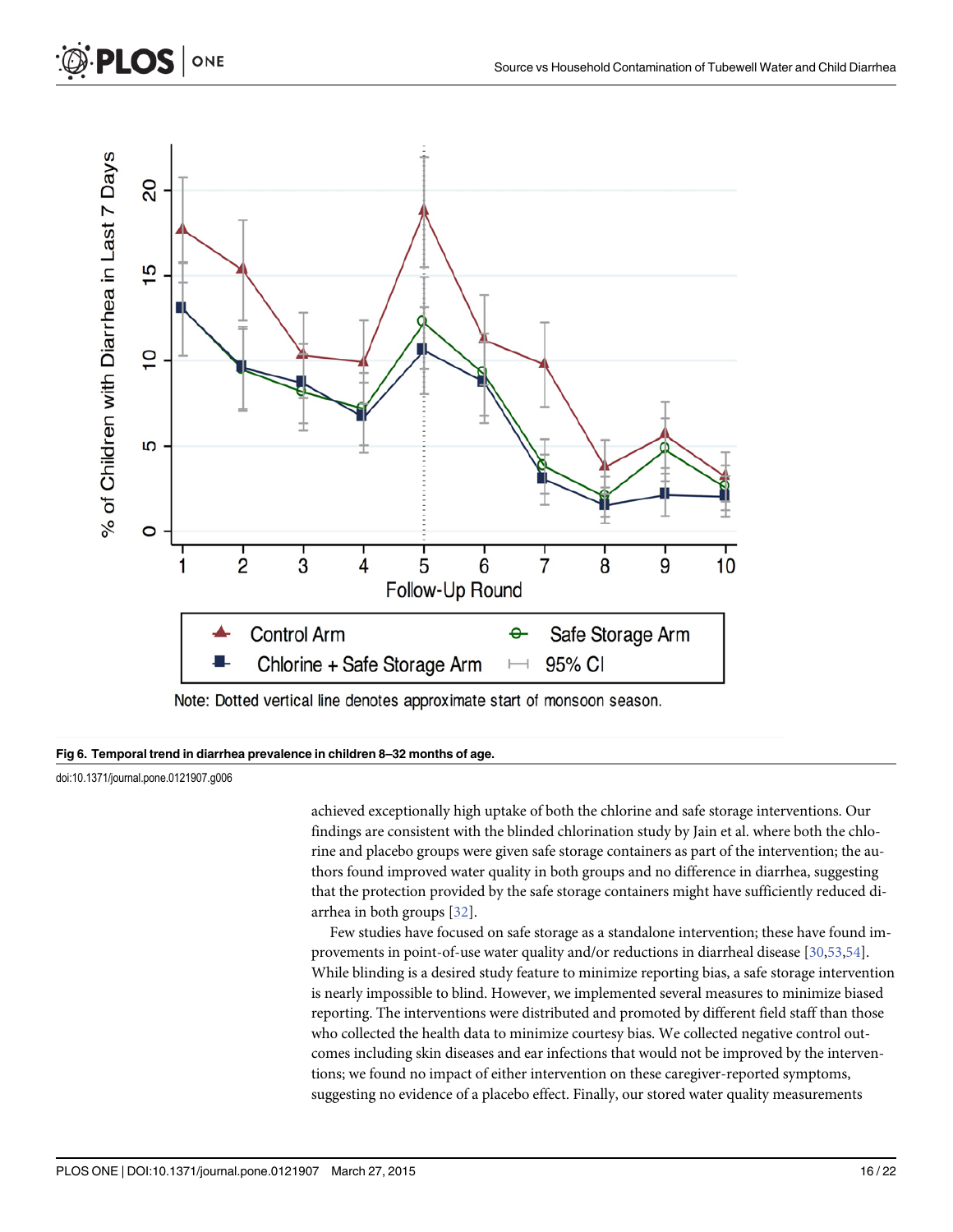|                                                                      | Control   |        |           | Safe storage           |      |                  |  | Chlorine + safe storage         |               |                        |      |              |  |                                 |                 |        |       |                |
|----------------------------------------------------------------------|-----------|--------|-----------|------------------------|------|------------------|--|---------------------------------|---------------|------------------------|------|--------------|--|---------------------------------|-----------------|--------|-------|----------------|
|                                                                      | N         | Prev % | N         | Prev % PR <sup>a</sup> |      | 95% CI           |  | p <sup>c</sup>                  | N             | Prev % PR <sup>a</sup> |      | 95% CI       |  | p <sup>c</sup>                  | PR <sup>b</sup> | 95% CI |       | p <sup>c</sup> |
| Main analysis (among children 8-32 mo of age) d                      |           |        |           |                        |      |                  |  |                                 |               |                        |      |              |  |                                 |                 |        |       |                |
| All                                                                  | 5654      | 10.6   | 5592      | 7.3                    | 0.69 | (0.60, 0.80)     |  |                                 | 5505 6.7      |                        | 0.64 | (0.55, 0.73) |  | $\hspace{0.1mm}-\hspace{0.1mm}$ | 0.92            | (0.79, | 1.08) |                |
| Interaction with season (among children 8-32 mo of age) <sup>d</sup> |           |        |           |                        |      |                  |  |                                 |               |                        |      |              |  |                                 |                 |        |       |                |
| Dry season (ref) 2876 14.5                                           |           |        | 2868 10.0 |                        | 0.70 | (0.59, 0.82)     |  | $\hspace{0.1mm}-\hspace{0.1mm}$ | 2859 9.7      |                        | 0.68 | (0.57, 0.79) |  | $\hspace{0.1mm}-\hspace{0.1mm}$ | 0.97            | (0.82, | 1.16) |                |
| Wet season                                                           | 2778      | 6.7    | 2724      | 4.5                    | 0.67 | (0.52, 0.85)     |  | 0.77                            | 2646 3.5      |                        | 0.52 | (0.40, 0.68) |  |                                 | $0.12$ 0.78     | (0.59, | 1.04) | 0.23           |
| Interaction with child age at enrollment                             |           |        |           |                        |      |                  |  |                                 |               |                        |      |              |  |                                 |                 |        |       |                |
| 06–12 mo (ref)                                                       | 3415 11.7 |        | 3541      | 7.9                    | 0.67 | $(0.56, 0.80)$ — |  |                                 | 3410 7.2      |                        | 0.61 | (0.51, 0.73) |  | $\hspace{0.1mm}-\hspace{0.1mm}$ | 0.91            | (0.75, | 1.10) |                |
| $13 - 18$ mo                                                         | 2239      | 9.0    | 2051      | 6.4                    | 0.71 | (0.55, 0.91)     |  |                                 | 0.75 2095 6.1 |                        | 0.67 | (0.53, 0.86) |  | 0.56                            | 0.95            | (0.73, | 1.24) | 0.81           |
| 19-60 mo                                                             | 1169      | 4.4    | 1180      | 3.7                    | 0.84 | (0.49, 1.43)     |  | 0.42                            | 1182 3.5      |                        | 0.78 | (0.43, 1.40) |  | 0.43                            | 0.93            | (0.50, | 1.73) | 0.95           |

#### <span id="page-16-0"></span>[Table 3.](#page-9-0) Prevalence of diarrhea across study arms (7-day recall period).

a Prevalence ratio refers to comparison against control group.

b Prevalence ratio refers to comparison against safe storage group.

<sup>c</sup> p-value for interaction term against reference category.

<sup>d</sup> Index child 8–32 mo of age during follow-up (6–18 mo at enrollment).

doi:10.1371/journal.pone.0121907.t003

present an objective intermediate outcome on the causal chain between the interventions and child health, and provide support for a diarrhea reduction of similar magnitude in both intervention arms.

We conducted our study in a setting with low groundwater iron concentration to maximize the effectiveness of our chlorine intervention, which is reflected in the consistently high residual free chlorine concentrations we observed in participants' stored water. Our finding that chlorination led to no additional diarrhea reduction beyond safe storage alone is expected to be generalizable to other areas of Bangladesh where higher levels of iron would further limit the effectiveness of chlorine as a disinfectant. Our study region also had low groundwater arsenic concentrations [[26](#page-19-0)]. Assuming an inverse relationship between arsenic concentration and microbiological contamination as previous research suggests  $[11, 15]$  $[11, 15]$  $[11, 15]$ , we expect that the added benefit of chlorination (given safe storage) would be even smaller in high-arsenic regions with presumably better microbiological groundwater quality. On the other hand, safely storing drinking water is expected to effectively reduce child diarrhea in such settings as the benefits from minimizing point-of-use contamination would be more pronounced when point-ofsource contamination is low [\[23\]](#page-19-0). We expect our findings on safe storage to be generalizable to a variety of settings where the microbiological quality of the source water is relatively good and storing drinking water prior to consumption is common practice.

Finally, it is important to note that this study was an efficacy trial where our objective was to find out whether consistently treating and safely storing tubewell water would improve water quality and reduce diarrhea in rural Bangladesh in order to assess the magnitude of the diarrheal disease burden associated with consuming shallow tubewell drinking water. We identified easy-to-use, aspirational products, provided them to participants for free and promoted their use through regular household visits. While both products achieved high uptake among study participants and reduced diarrhea, their uptake and consequently their health impact is likely to be lower in the absence of free provision and intensive promotion efforts. However, an important public health implication of this study is that, in settings with relatively good source water quality, safe storage is sufficient to markedly reduce waterborne illness, eliminating the need for continuous purchase or maintenance of water treatment products. The economic and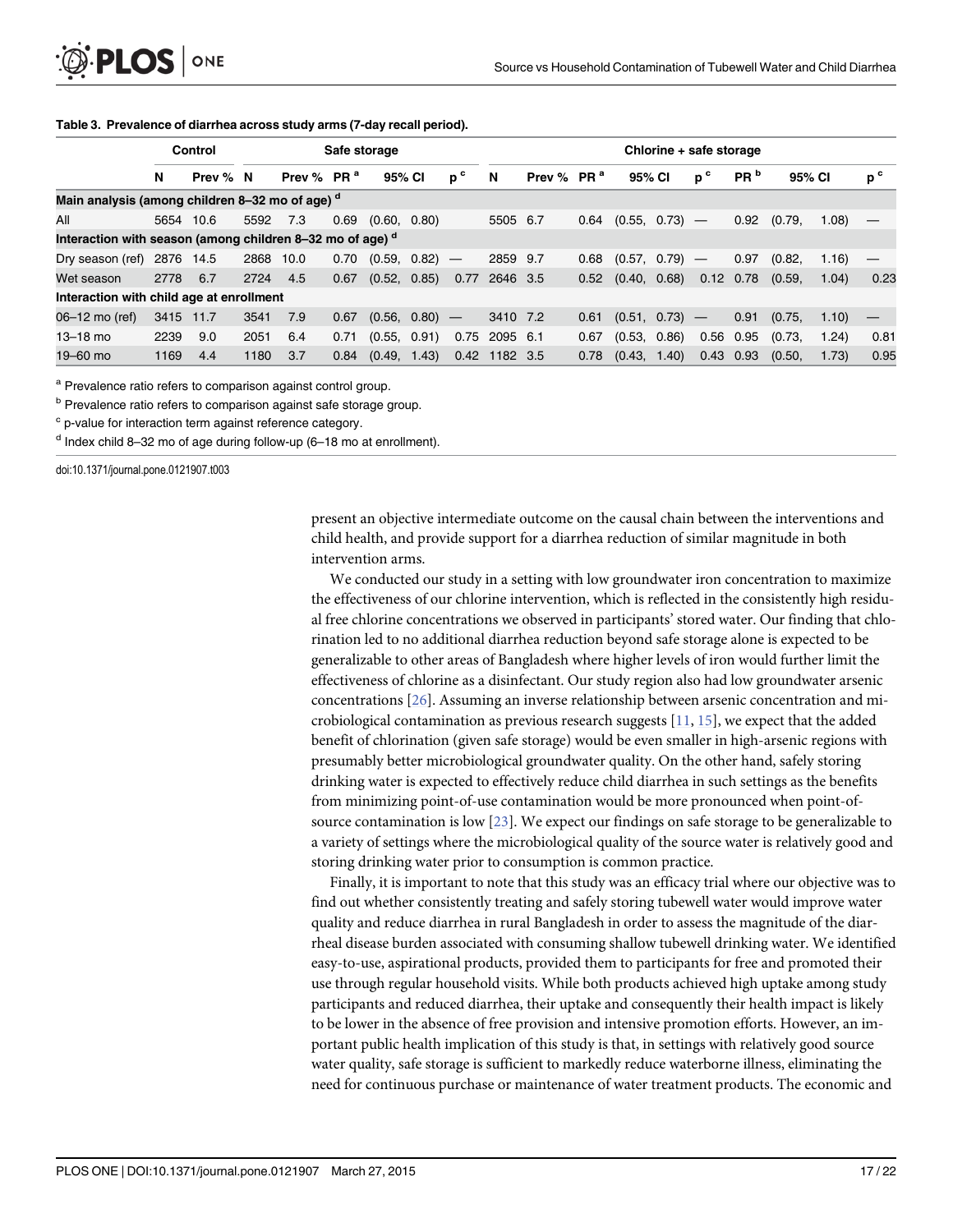<span id="page-17-0"></span>behavior change burden associated with the repeated purchase of consumable supplies such as chlorine can be a barrier against the adoption of safe water technologies in resource-poor settings, where users express a preference for durable products [\[55\]](#page-21-0). Low user adoption in turn is one of the key limiting factors for the health impact of water quality interventions [[56](#page-21-0)]. Making a one-time investment in a safe storage container might require more modest behavior change than using water treatment products that need to be periodically replenished, allowing higher uptake and a larger health impact.

#### **Conclusions**

Safe storage, used alone or in combination with chlorination, markedly improved the microbiological quality of stored water in the study setting. Both interventions significantly reduced diarrhea prevalence in young children. Chlorination, however, did not provide an additional reduction beyond that seen with safe storage. This is plausible because the level of microbiological contamination was low at the water source, and both safe storage alone and safe storage combined with chlorination reduced high-level contamination of stored drinking water compared to the control arm. Our findings indicate that unsafe handling during storage in the household is the dominant mechanism for contamination of tubewell drinking water and that safe storage as an effective and readily adopted standalone intervention could substantially reduce waterborne illness among young children in rural Bangladesh. Efforts should be undertaken to implement and evaluate long-term efforts for safe water storage in Bangladesh.

#### Supporting Information

[S1 CONSORT checklist.](http://www.plosone.org/article/fetchSingleRepresentation.action?uri=info:doi/10.1371/journal.pone.0121907.s001) CONSORT Checklist. (DOCX)

[S1 Fig.](http://www.plosone.org/article/fetchSingleRepresentation.action?uri=info:doi/10.1371/journal.pone.0121907.s002) Iron map of Bangladesh [[26](#page-19-0)]. (TIF)

[S2 Fig.](http://www.plosone.org/article/fetchSingleRepresentation.action?uri=info:doi/10.1371/journal.pone.0121907.s003) Safe storage container with tightly fitting lid, narrow mouth and tap. (TIF)

[S3 Fig.](http://www.plosone.org/article/fetchSingleRepresentation.action?uri=info:doi/10.1371/journal.pone.0121907.s004) Temporal trend in percentage of households with chlorine residual  $\geq$ 0.2 mg/L. (TIF)

[S4 Fig.](http://www.plosone.org/article/fetchSingleRepresentation.action?uri=info:doi/10.1371/journal.pone.0121907.s005) Temporal trend in percentage of source water samples with E. coli >10 CFU/100 mL. (TIF)

[S5 Fig.](http://www.plosone.org/article/fetchSingleRepresentation.action?uri=info:doi/10.1371/journal.pone.0121907.s006) Temporal trend in percentage of source water samples with  $E.$   $\frac{coli}{100}$ CFU/100 mL. (TIF)

[S1 Table](http://www.plosone.org/article/fetchSingleRepresentation.action?uri=info:doi/10.1371/journal.pone.0121907.s007). Self-reported iron versus free chlorine residual among 52 wells at 30 min after chlorination.

(DOCX)

[S2 Table](http://www.plosone.org/article/fetchSingleRepresentation.action?uri=info:doi/10.1371/journal.pone.0121907.s008). Sensitivity, specificity, positive predictive value (PPV) and negative predictive value (NPV) of self-reported iron complaints as predictor of free chlorine residual  $<$  0.2 mg/L vs.  $\geq$  0.2 mg/L among 52 wells at 30 min after chlorination. (DOCX)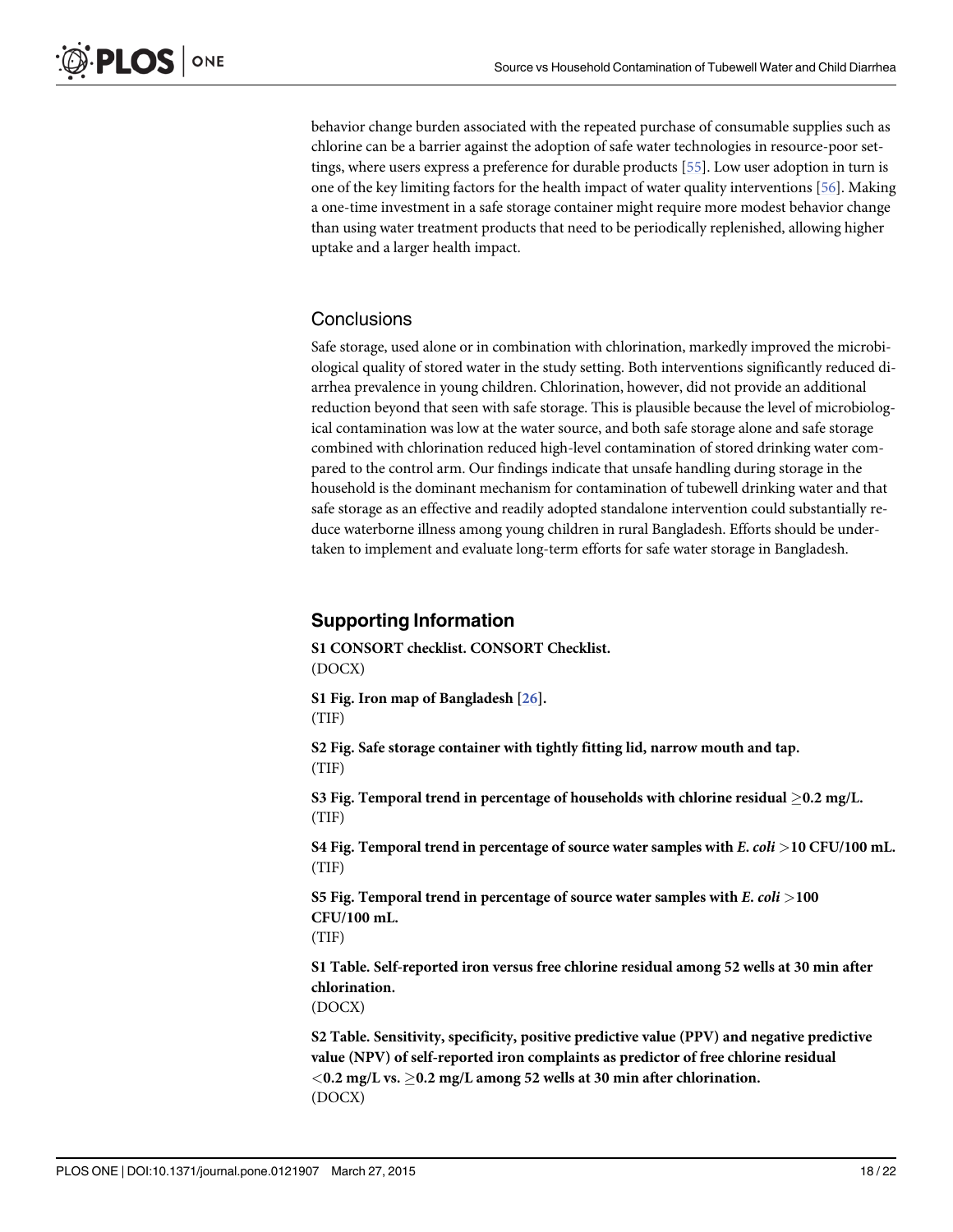<span id="page-18-0"></span>[S3 Table](http://www.plosone.org/article/fetchSingleRepresentation.action?uri=info:doi/10.1371/journal.pone.0121907.s010). Free chlorine residual among 52 wells at 30 min after chlorination (33 mg tablet in 10 L water).

(DOCX)

[S4 Table](http://www.plosone.org/article/fetchSingleRepresentation.action?uri=info:doi/10.1371/journal.pone.0121907.s010). Baseline characteristics in households that completed study vs. were lost to follow-up.

(DOCX)

[S5 Table](http://www.plosone.org/article/fetchSingleRepresentation.action?uri=info:doi/10.1371/journal.pone.0121907.s011). Baseline characteristics by study group among households that completed the study.

(DOCX)

[S6 Table](http://www.plosone.org/article/fetchSingleRepresentation.action?uri=info:doi/10.1371/journal.pone.0121907.s012). E. coli in tubewell and stored water by study group. (DOCX)

[S7 Table](http://www.plosone.org/article/fetchSingleRepresentation.action?uri=info:doi/10.1371/journal.pone.0121907.s013). Prevalence of diarrhea across study arms (2-day and 7-day recall period) among children 8–32 mo of age. $a$ (DOCX)

[S8 Table](http://www.plosone.org/article/fetchSingleRepresentation.action?uri=info:doi/10.1371/journal.pone.0121907.s014). Prevalence of negative control outcomes across study arms (2-day and 7-day recall period) among children 8-32 mo of age.<sup>a</sup> (DOCX)

[S1 Protocol.](http://www.plosone.org/article/fetchSingleRepresentation.action?uri=info:doi/10.1371/journal.pone.0121907.s015) Trial Protocol. (DOC)

#### Acknowledgments

We are grateful to the households in Fulbaria for participating in our study. We would also like to thank our field teams, field supervisors and laboratory team. We are thankful to Joe Brown, Eric Mintz and Wolf-Peter Schmidt for their helpful comments on the protocol.

#### Author Contributions

Conceived and designed the experiments: SPL AE AMN LU BFA JMC. Performed the experiments: AMN AE. Analyzed the data: AE AMN. Wrote the paper: AMN LU BFA JMC SPL.

#### References

- [1.](#page-1-0) BBS-UNICEF. Multiple indicator cluster survey Bangladesh 2009. Volume 1: Technical report. Dhaka, Bangladesh: Bangladesh Bureau of Statistics (BBS)—United Nations Children's Fund (UNICEF); 2010.
- [2.](#page-1-0) Gadgil A. Drinking water in developing countries. Annu Rev Energy Environ. 1998; 23: 253–286. doi: [10.1146/annurev.energy.23.1.253](http://dx.doi.org/10.1146/annurev.energy.23.1.253)
- [3.](#page-1-0) Briscoe J. The role of water supply in improving health in poor countries (with special reference to Bangladesh). Am J Clin Nutr. 1978; 31: 2100–2113. PMID: [362887](http://www.ncbi.nlm.nih.gov/pubmed/362887)
- 4. Khan MU, Mosley WH, Chakraborty J, Sarder AM, Khan MR. The relationship of cholera to water source and use in rural Bangladesh. Int J Epidemiol. 1981; 10: 23-26. doi: [10.1093/ije/10.1.23](http://dx.doi.org/10.1093/ije/10.1.23) PMID: [7239757](http://www.ncbi.nlm.nih.gov/pubmed/7239757)
- 5. Levine RJ, D'Souza S, Khan MR, Nalin DR. Failure of sanitary wells to protect against cholera and other diarrhoeas in Bangladesh. The Lancet. 1976; 308: 86–89.
- [6.](#page-1-0) Sommer A, Woodward WE. The influence of protected water supplies on the spread of classical/Inaba and El Tor/Ogawa cholera in rural East Bengal. The Lancet. 1972; 300: 985–987. doi: [10.1016/S0140-](http://dx.doi.org/10.1016/S0140-6736(72)92401-4) [6736\(72\)92401-4](http://dx.doi.org/10.1016/S0140-6736(72)92401-4)
- [7.](#page-1-0) Lloyd BJ, Bartram JK. Surveillance solutions to microbiological problems in water quality control in developing countries. Water Sci Technol. 1991; 24: 61–75.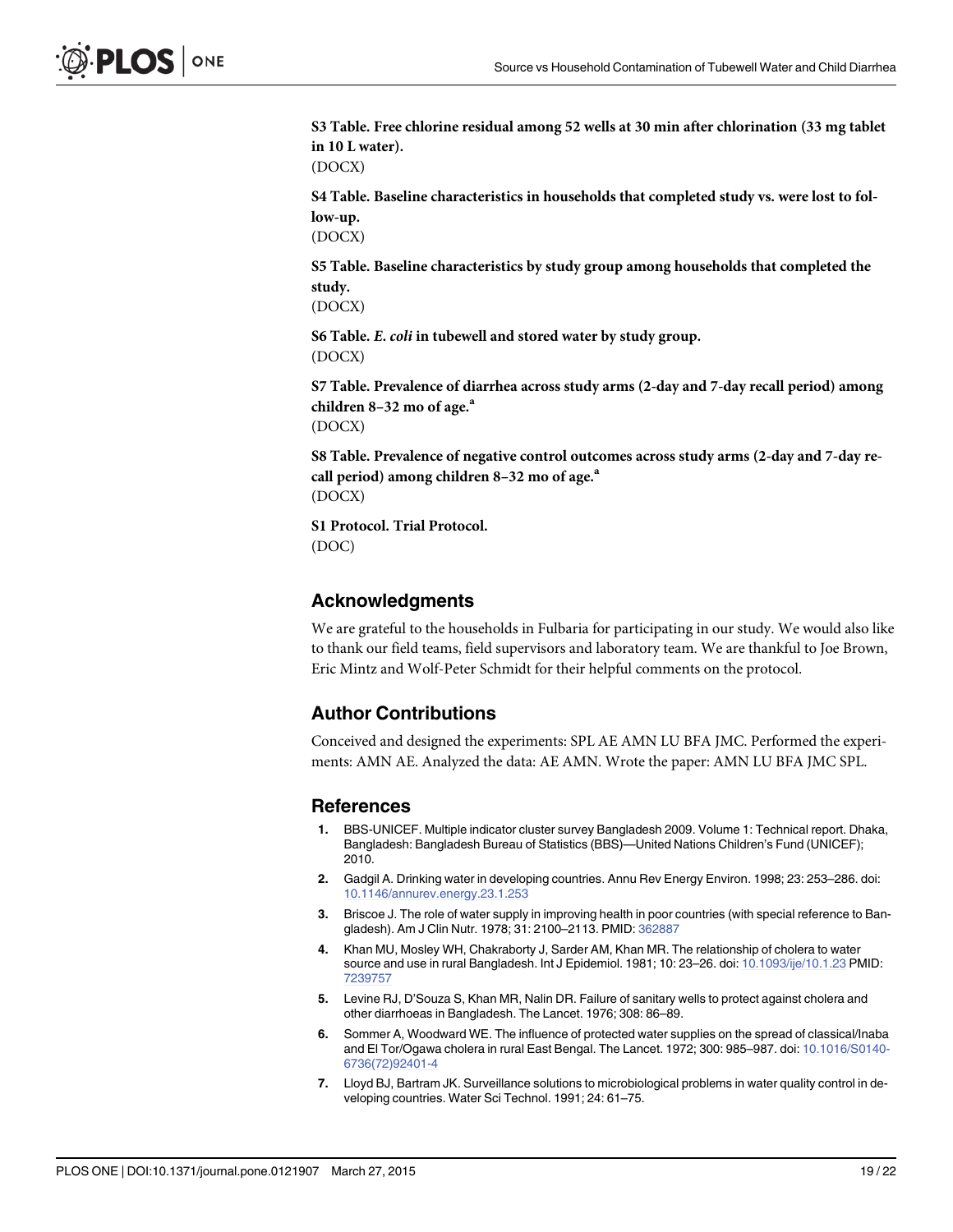- <span id="page-19-0"></span>8. Raina PS, Pollari FL, Teare GF, Goss MJ, Barry DA, Wilson JB. The relationship between E. coli indicator bacteria in well-water and gastrointestinal illnesses in rural families. Can J Public Health. 1999; 90: 172–175. PMID: [10401167](http://www.ncbi.nlm.nih.gov/pubmed/10401167)
- [9.](#page-1-0) Strauss B, King W, Ley A, Hoey JR. A prospective study of rural drinking water quality and acute gastrointestinal illness. BMC Public Health. 2001; 1: 8. doi: [10.1186/1471-2458-1-8](http://dx.doi.org/10.1186/1471-2458-1-8) PMID: [11580869](http://www.ncbi.nlm.nih.gov/pubmed/11580869)
- [10.](#page-1-0) Ferguson AS, Layton AC, Mailloux BJ, Culligan PJ, Williams DE, Smartt AE, et al. Comparison of fecal indicators with pathogenic bacteria and rotavirus in groundwater. Sci Total Environ. 2012; 431: 314–322. doi: [10.1016/j.scitotenv.2012.05.060](http://dx.doi.org/10.1016/j.scitotenv.2012.05.060) PMID: [22705866](http://www.ncbi.nlm.nih.gov/pubmed/22705866)
- [11.](#page-2-0) Van Geen A, Ahmed KM, Akita Y, Alam MJ, Culligan PJ, Emch M, et al. Fecal contamination of shallow tubewells in Bangladesh inversely related to arsenic. Environ Sci Technol. 2011; 1199-1205. doi: [10.](http://dx.doi.org/10.1021/es103192b) [1021/es103192b](http://dx.doi.org/10.1021/es103192b) PMID: [21226536](http://www.ncbi.nlm.nih.gov/pubmed/21226536)
- [12.](#page-1-0) Hoque BA, Hallman K, Levy J, Bouis H, Ali N, Khan F, et al. Rural drinking water at supply and household levels: Quality and management. Int J Hyg Environ Health. 2006; 209: 451–460. PMID: [16765086](http://www.ncbi.nlm.nih.gov/pubmed/16765086)
- 13. Islam MS, Siddika A, Khan MNH, Goldar MM, Sadique MA, Kabir A, et al. Microbiological analysis of tube-well water in a rural area of Bangladesh. Appl Environ Microbiol. 2001; 67: 3328–3330. PMID: [11425764](http://www.ncbi.nlm.nih.gov/pubmed/11425764)
- [14.](#page-1-0) Knappett PSK, McKay LD, Layton A, Williams DE, Alam MJ, Mailloux BJ, et al. Unsealed tubewells lead to increased fecal contamination of drinking water. J Water Health. 2012; 10: 565. doi: [10.2166/](http://dx.doi.org/10.2166/wh.2012.102) [wh.2012.102](http://dx.doi.org/10.2166/wh.2012.102) PMID: [23165714](http://www.ncbi.nlm.nih.gov/pubmed/23165714)
- [15.](#page-2-0) Leber J, Rahman MM, Ahmed KM, Mailloux B, Geen A. Contrasting influence of geology on E. coli and arsenic in aquifers of Bangladesh. Ground Water. 2011; 49: 111–123. doi: [10.1111/j.1745-6584.2010.](http://dx.doi.org/10.1111/j.1745-6584.2010.00689.x) [00689.x](http://dx.doi.org/10.1111/j.1745-6584.2010.00689.x) PMID: [20236332](http://www.ncbi.nlm.nih.gov/pubmed/20236332)
- 16. Luby S, Islam MS, Johnston R. Chlorine spot treatment of flooded tube wells, an efficacy trial. J Appl Microbiol. 2006; 100: 1154–1158. PMID: [16630017](http://www.ncbi.nlm.nih.gov/pubmed/16630017)
- [17.](#page-1-0) Luby SP, Gupta SK, Sheikh MA, Johnston RB, Ram PK, Islam MS. Tubewell water quality and predictors of contamination in three flood-prone areas in Bangladesh. J Appl Microbiol. 2008; 105: 1002–1008. doi: [10.1111/j.1365-2672.2008.03826.x](http://dx.doi.org/10.1111/j.1365-2672.2008.03826.x) PMID: [18422953](http://www.ncbi.nlm.nih.gov/pubmed/18422953)
- [18.](#page-1-0) Knappett PSK, Escamilla V, Layton A, McKay LD, Emch M, Williams DE, et al. Impact of population and latrines on fecal contamination of ponds in rural Bangladesh. Sci Total Environ. 2011; 409: 3174–3182. doi: [10.1016/j.scitotenv.2011.04.043](http://dx.doi.org/10.1016/j.scitotenv.2011.04.043) PMID: [21632095](http://www.ncbi.nlm.nih.gov/pubmed/21632095)
- [19.](#page-1-0) Knappett PSK, McKay LD, Layton A, Williams DE, Alam MJ, Huq MR, et al. Implications of fecal bacteria input from latrine-polluted ponds for wells in sandy aquifers. Environ Sci Technol. 2011; 46: 1361–1370. doi: [10.1021/es202773w](http://dx.doi.org/10.1021/es202773w)
- [20.](#page-1-0) Ferguson AS, Mailloux BJ, Ahmed KM, Geen AV, Mckay LD, Culligan PJ. Hand-pumps as reservoirs for microbial contamination of well water. J Water Health. 2011; 9: 708–717. doi: [10.2166/wh.2011.106](http://dx.doi.org/10.2166/wh.2011.106) PMID: [22048430](http://www.ncbi.nlm.nih.gov/pubmed/22048430)
- [21.](#page-1-0) Clasen T, Saeed TF, Boisson S, Edmondson P, Shipin O. Household water treatment using sodium dichloroisocy anurate (NaDCC) tablets: a randomized, controlled trial to assess microbiological effec-tiveness in Bangladesh. Am J Trop Med Hyg. 2007; 76: 187-192. PMID: [17255252](http://www.ncbi.nlm.nih.gov/pubmed/17255252)
- [22.](#page-1-0) Trevett AF, Carter RC, Tyrrel SF. The importance of domestic water quality management in the context of faecal-oral disease transmission. J Water Health. 2005; 3: 259–270. PMID: [16209030](http://www.ncbi.nlm.nih.gov/pubmed/16209030)
- [23.](#page-1-0) Wright J, Gundry S, Conroy R. Household drinking water in developing countries: a systematic review of microbiological contamination between source and point-of-use. Trop Med Int Health. 2004; 9: 106–117. PMID: [14728614](http://www.ncbi.nlm.nih.gov/pubmed/14728614)
- [24.](#page-1-0) Bhargava A, Bouis HE, Hallman K, Hoque BA. Coliforms in the water and hemoglobin concentration are predictors of gastrointestinal morbidity of Bangladeshi children ages 1–10 years. Am J Hum Biol. 2003; 15: 209–219. doi: [10.1002/ajhb.10141](http://dx.doi.org/10.1002/ajhb.10141) PMID: [12621609](http://www.ncbi.nlm.nih.gov/pubmed/12621609)
- [25.](#page-1-0) Tanaka G, Faruque ASG, Luby SP, Malek MA, Glass RI, Parashar UD. Deaths from rotavirus disease in Bangladeshi children. Pediatr Infect Dis J. 2007; 26: 1014–1018. doi: [10.1097/INF.](http://dx.doi.org/10.1097/INF.0b013e318125721c) [0b013e318125721c](http://dx.doi.org/10.1097/INF.0b013e318125721c) PMID: [17984808](http://www.ncbi.nlm.nih.gov/pubmed/17984808)
- [26.](#page-2-0) BGS, DPHE. Arsenic contamination of groundwater in Bangladesh. Kinniburgh D.G. and Smedley P.L (Editors). British Geographical Survey Technical Report. Keyworth, UK: British Geographical Survey; 2001.
- [27.](#page-2-0) Ahmed MF, Ahuja S, Alauddin M, Hug SJ, Lloyd JR, Pfaff A, et al. Ensuring safe drinking water in Ban-gladesh. Science. 2006; 314: 1687-1688. doi: [10.1126/science.1133146](http://dx.doi.org/10.1126/science.1133146) PMID: [17170279](http://www.ncbi.nlm.nih.gov/pubmed/17170279)
- [28.](#page-2-0) Wu J, van Geen A, Ahmed KM, Alam YAJ, Culligan PJ, Escamilla V, et al. Increase in diarrheal disease associated with arsenic mitigation in Bangladesh. PloS One. 2011; 6: e29593. doi: [10.1371/journal.](http://dx.doi.org/10.1371/journal.pone.0029593) [pone.0029593](http://dx.doi.org/10.1371/journal.pone.0029593) PMID: [22216326](http://www.ncbi.nlm.nih.gov/pubmed/22216326)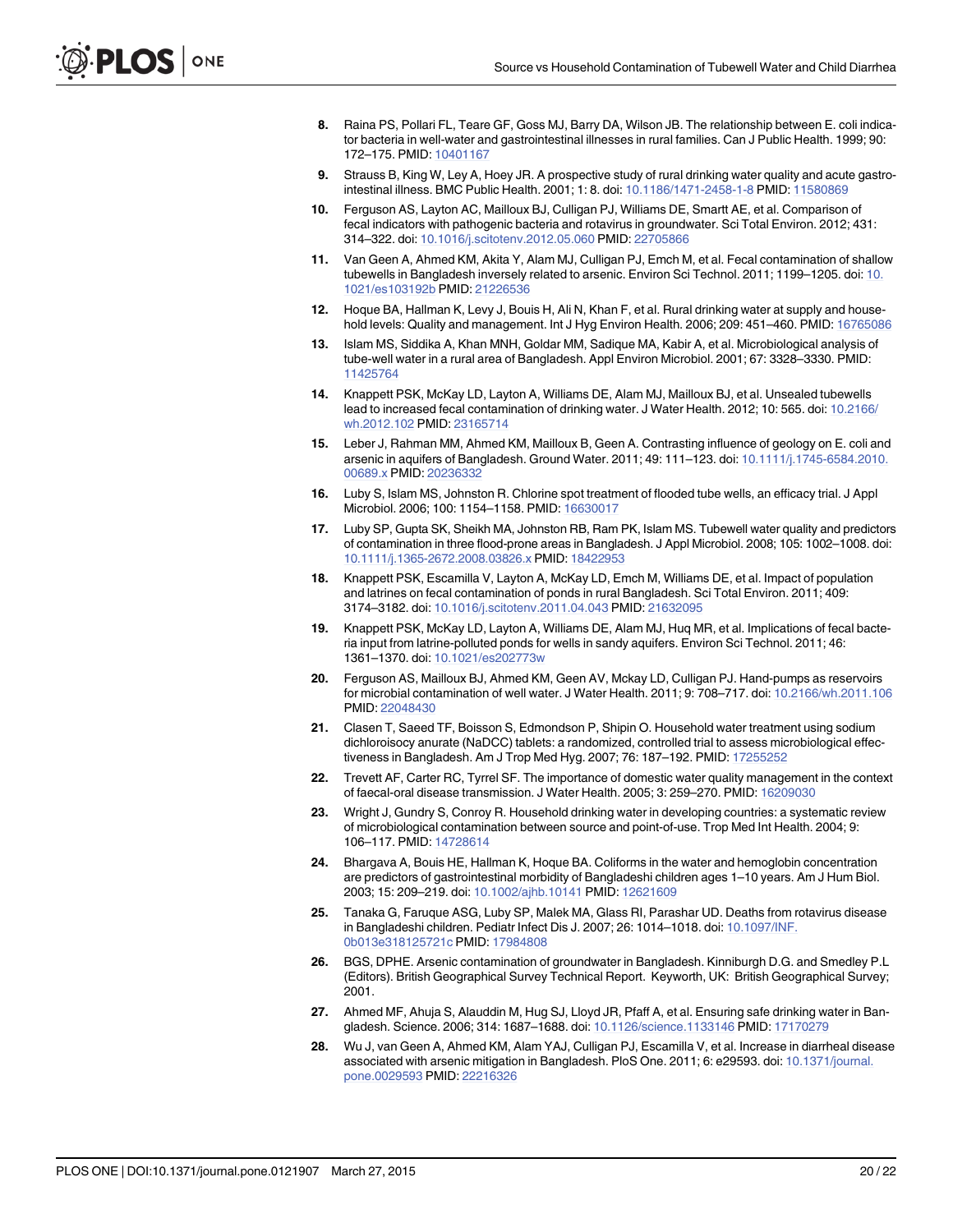- <span id="page-20-0"></span>[29.](#page-2-0) Arnold BF, Colford JM. Treating water with chlorine at point-of-use to improve water quality and reduce child diarrhea in developing countries: a systematic review and meta-analysis. Am J Trop Med Hyg. 2007; 76: 354–364. PMID: [17297049](http://www.ncbi.nlm.nih.gov/pubmed/17297049)
- [30.](#page-2-0) Roberts L, Chartier Y, Chartier O, Malenga G, Toole M, Rodka H. Keeping clean water clean in a Malawi refugee camp: a randomized intervention trial. Bull World Health Organ. 2001; 79: 280–287. PMID: [11357205](http://www.ncbi.nlm.nih.gov/pubmed/11357205)
- [31.](#page-3-0) Walker CLF, Perin J, Aryee MJ, Boschi-Pinto C, Black RE. Diarrhea incidence in low-and middle-income countries in 1990 and 2010: a systematic review. BMC Public Health. 2012; 12: 220. doi: [10.](http://dx.doi.org/10.1186/1471-2458-12-220) [1186/1471-2458-12-220](http://dx.doi.org/10.1186/1471-2458-12-220) PMID: [22436130](http://www.ncbi.nlm.nih.gov/pubmed/22436130)
- [32.](#page-3-0) Jain S, Sahanoon OK, Blanton E, Schmitz A, Wannemuehler KA, Hoekstra RM, et al. Sodium dichloroisocyanurate tablets for routine treatment of household drinking water in periurban Ghana: A randomized controlled trial. Am J Trop Med Hyg. 2010; 82: 16–22. doi: [10.4269/ajtmh.2010.08-0584](http://dx.doi.org/10.4269/ajtmh.2010.08-0584) PMID: [20064989](http://www.ncbi.nlm.nih.gov/pubmed/20064989)
- [33.](#page-3-0) Clasen T, Edmondson P. Sodium dichloroisocyanurate (NaDCC) tablets as an alternative to sodium hypochlorite for the routine treatment of drinking water at the household level. Int J Hyg Environ Health. 2006; 209: 173–181. PMID: [16387550](http://www.ncbi.nlm.nih.gov/pubmed/16387550)
- [34.](#page-4-0) Adair JG. The Hawthorne effect: A reconsideration of the methodological artifact. J Appl Psychol. 1984; 69: 334.
- [35.](#page-4-0) Loevinsohn BP. Health education interventions in developing countries: A methodological review of published articles. Int J Epidemiol. 1990; 19: 788–794. doi: [10.1093/ije/19.4.788](http://dx.doi.org/10.1093/ije/19.4.788) PMID: [2084004](http://www.ncbi.nlm.nih.gov/pubmed/2084004)
- [36.](#page-4-0) Arnold BF, Galiani S, Ram PK, Hubbard AE, Briceño B, Gertler PJ, et al. Optimal recall period for caregiver-reported illness in risk factor and intervention studies: A multicountry study. Am J Epidemiol. 2013; 177: 361–370. doi: [10.1093/aje/kws281](http://dx.doi.org/10.1093/aje/kws281) PMID: [23364878](http://www.ncbi.nlm.nih.gov/pubmed/23364878)
- [37.](#page-4-0) Lipsitch M, Tchetgen E, Cohen T. Negative controls: A tool for detecting confounding and bias in observational studies. Epidemiol Camb Mass. 2010; 21: 383–388. doi: [10.1097/EDE.0b013e3181d61eeb](http://dx.doi.org/10.1097/EDE.0b013e3181d61eeb)
- [38.](#page-5-0) USEPA. Method 1604: Total Coliforms and Escherichia coli in Water by Membrane Filtration Using a Simultaneous Detection Technique (MI Medium). Washington, DC: US Environmental Protection Agency; 2002.
- [39.](#page-5-0) WHO. Guidelines for drinking-water quality. 2nd edition. Geneva, Switzerland: World Health Organization; 1997.
- [40.](#page-5-0) Huda TMN, Unicomb L, Johnston RB, Halder AK, Yushuf Sharker MA, Luby SP. Interim evaluation of a large scale sanitation, hygiene and water improvement programme on childhood diarrhea and respiratory disease in rural Bangladesh. Soc Sci Med. 2012; 75: 604–611. doi: [10.1016/j.socscimed.2011.10.](http://dx.doi.org/10.1016/j.socscimed.2011.10.042) [042](http://dx.doi.org/10.1016/j.socscimed.2011.10.042) PMID: [22197292](http://www.ncbi.nlm.nih.gov/pubmed/22197292)
- [41.](#page-5-0) McNutt LA, Wu C, Xue X, Hafner JP. Estimating the relative risk in cohort studies and clinical trials of common outcomes. Am J Epidemiol. 2003; 157: 940–943. PMID: [12746247](http://www.ncbi.nlm.nih.gov/pubmed/12746247)
- [42.](#page-5-0) Campbell MK, Piaggio G, Elbourne DR, Altman DG, for the CONSORT Group. Consort 2010 statement: extension to cluster randomised trials. BMJ. 2012; 345: e5661–e5661. doi: [10.1136/bmj.e5661](http://dx.doi.org/10.1136/bmj.e5661) PMID: [22951546](http://www.ncbi.nlm.nih.gov/pubmed/22951546)
- [43.](#page-6-0) Wood AM, White IR, Thompson SG. Are missing outcome data adequately handled? A review of published randomized controlled trials in major medical journals. Clin Trials. 2004; 1: 368–376. doi: [10.](http://dx.doi.org/10.1191/1740774504cn032oa) [1191/1740774504cn032oa](http://dx.doi.org/10.1191/1740774504cn032oa) PMID: [16279275](http://www.ncbi.nlm.nih.gov/pubmed/16279275)
- [44.](#page-12-0) Steiner MD, Thielman MD, Guerrant MD. Protozoal agents: what are the dangers for the public water supply? Annu Rev Med. 1997; 48: 329–340. PMID: [9046966](http://www.ncbi.nlm.nih.gov/pubmed/9046966)
- [45.](#page-13-0) Black R, Merson M, Huq I, Alim A, Yunus M. Incidence and severity of rotavirus and Escherichia coli diarrhoea in rural Bangladesh. Implications for vaccine development. The Lancet. 1981; 317: 141–143. doi: [10.1016/S0140-6736\(81\)90719-4](http://dx.doi.org/10.1016/S0140-6736(81)90719-4)
- 46. Albert MJ, Faruque ASG, Faruque SM, Sack RB, Mahalanabis D. Case-control study of enteropathogens associated with childhood diarrhea in Dhaka, Bangladesh. J Clin Microbiol. 1999; 37: 3458–3464. PMID: [10523534](http://www.ncbi.nlm.nih.gov/pubmed/10523534)
- [47.](#page-13-0) Kotloff KL, Nataro JP, Blackwelder WC, Nasrin D, Farag TH, Panchalingam S, et al. Burden and aetiology of diarrhoeal disease in infants and young children in developing countries (the Global Enteric Multicenter Study, GEMS): a prospective, case-control study. The Lancet. 2013; 382: 209–222. doi: [10.](http://dx.doi.org/10.1016/S0140-6736(13)60844-2) [1016/S0140-6736\(13\)60844-2](http://dx.doi.org/10.1016/S0140-6736(13)60844-2) PMID: [23680352](http://www.ncbi.nlm.nih.gov/pubmed/23680352)
- [48.](#page-14-0) Hunter PR. Household water treatment in developing countries: comparing different intervention types using meta-regression. Environ Sci Technol. 2009; 43: 8991–8997. doi: [10.1021/es9028217](http://dx.doi.org/10.1021/es9028217) PMID: [19943678](http://www.ncbi.nlm.nih.gov/pubmed/19943678)